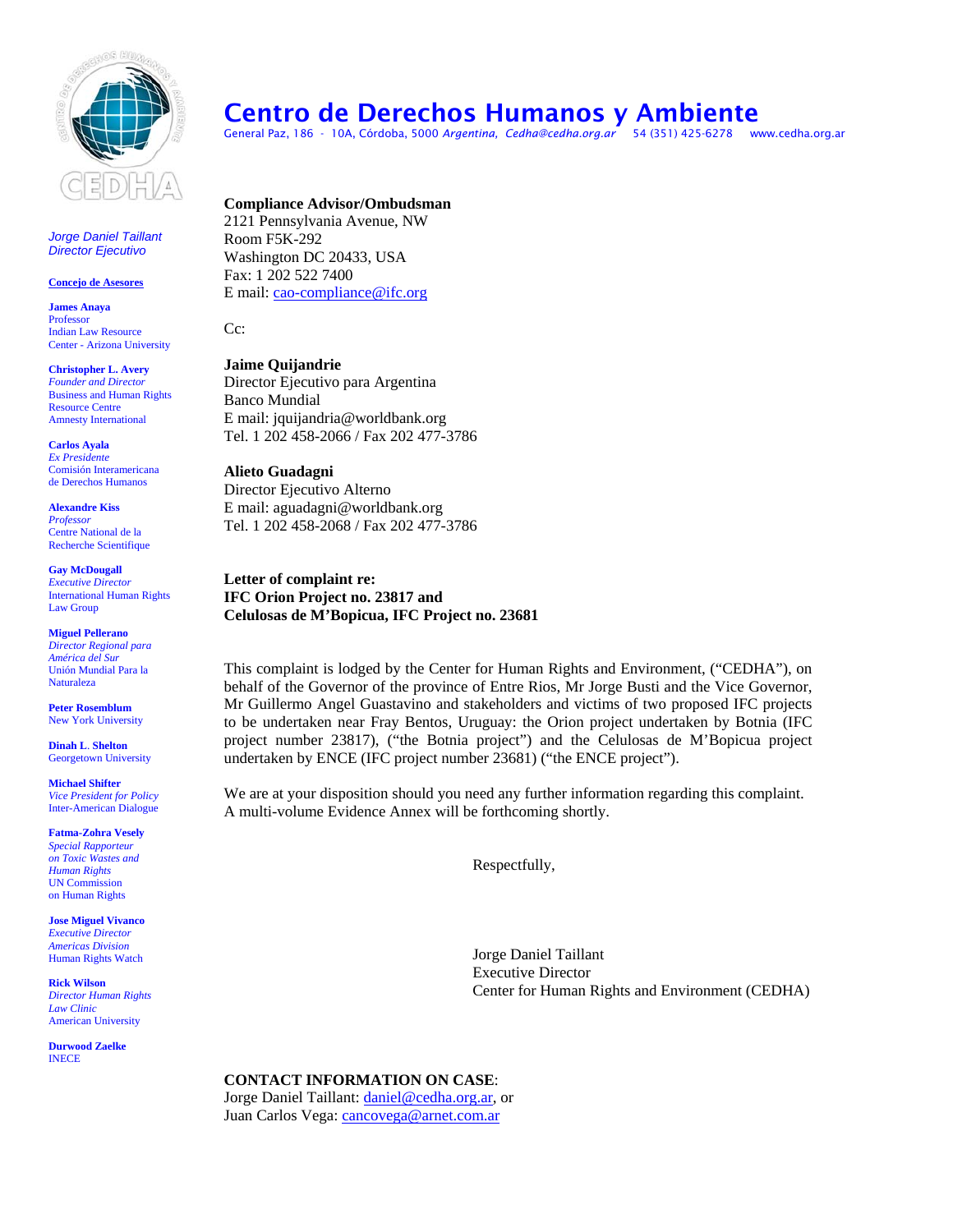# **LIST OF SIGNATORY STAKEHOLDERS SUPPORTING COMPLAINT:**

- Governor of the province of Entre Rios, ARGENTINA, Mr Jorge Busti
- Vice Governor of the province of Entre Rios, ARGENTINA, Mr Guillermo Angel Guastavino
- Asamblea Cuidadana Ambiental de Gualeguaychu (Assembly of Citizens of the Environment of Gualeguaychu) – ARGENTINA-URUGUAY
- Mo.Vi.T.De.S, Movimiento por la Vida, El Trabajo y un Desarrollo Sustenable (Movement for Life, Work and Sustainable Development) - URUGUAY
- Grupo Ecológico de Young (Ecological Group de Young, URUGUAY)
- Associación de Maestros de Rio Negro (Association of Teachers of Rio Negro URUGUAY)
- A further 39,633 individuals have signed their names in support of this complaint.
- Coordinadora de Vecinos Contra las Plantas Celulosa Mercedes Uruguay.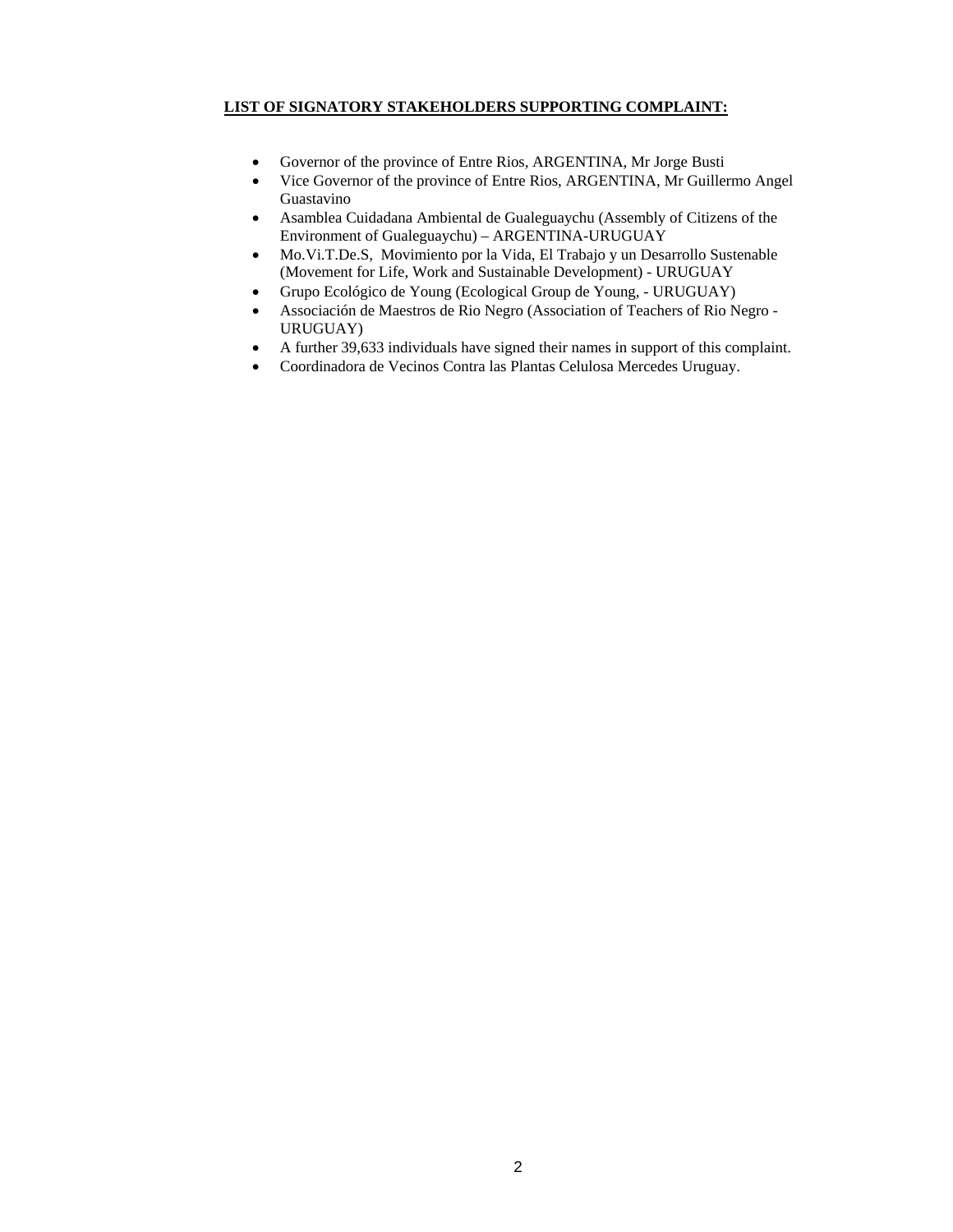# TABLE OF CONTENTS

| Ш.                                                                                         |  |
|--------------------------------------------------------------------------------------------|--|
| III.                                                                                       |  |
| IV.                                                                                        |  |
| V.                                                                                         |  |
|                                                                                            |  |
|                                                                                            |  |
|                                                                                            |  |
|                                                                                            |  |
|                                                                                            |  |
|                                                                                            |  |
|                                                                                            |  |
|                                                                                            |  |
|                                                                                            |  |
|                                                                                            |  |
|                                                                                            |  |
|                                                                                            |  |
|                                                                                            |  |
|                                                                                            |  |
|                                                                                            |  |
|                                                                                            |  |
|                                                                                            |  |
|                                                                                            |  |
|                                                                                            |  |
|                                                                                            |  |
| Х.                                                                                         |  |
| XI.                                                                                        |  |
|                                                                                            |  |
| a) Project Violations in terms of Specific IFC Environmental Assessment policy (OP 4.01)17 |  |
| b) Project Violations in terms of Specific IFC International Waterways (OP 7.50)19         |  |
|                                                                                            |  |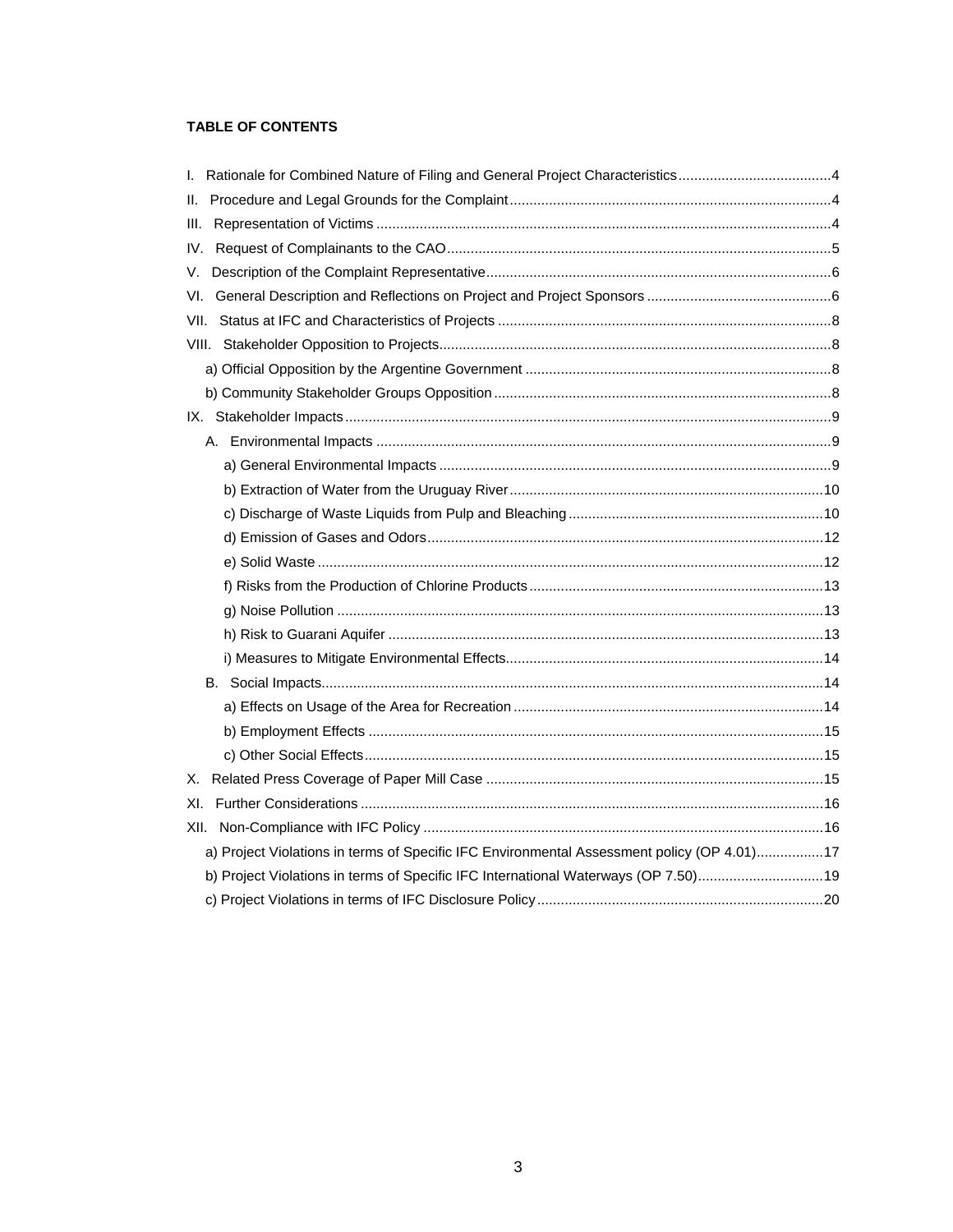# <span id="page-3-0"></span>**I. Rationale for Combined Nature of Filing and General Project Characteristics**

While this filing represents two separate projects, we suggest that they be considered as a single complaint due to:

- their similarity in production processes, characteristics and objectives;
- complimentary nature of both investments;
- the single location of the proposed paper mills;
- the use in both projects of similar or identical polluting technology and similar or identical toxic discharge into the same geographical environment and resources;
- the concerns both projects raise for a unique set of stakeholders and victims, namely, those living in the vicinity of the mills (stakeholders include communities from both Argentina and Uruguay);
- that both projects violate the same IFC policy, national, bilateral and international law and human rights;
- that together, the projects will have similar (as yet unmeasured and misrepresented) negative social, economic, and environmental impacts that will be cumulative and irreparable to local residents;
- that both projects are progressing through the IFC approval process at similar stages, at the date of this complaint.

Each project involves the construction of a paper mill adjacent to, and contaminating the pristine Uruguay River, an internationally protected natural resource forming the border between Uruguay and Argentina, respectively around 5 and 12 kilometers upstream of the town of Fray Bentos (population 23,000). The Argentine town of Gualeguaychu with a population of over 86,000 is located approximately 33 kilometers from the plant location.

The projects will affect over 110,000 residents of Fray Bentos and Gualeguaychu, as well as the residents of Las Cañas, numerous islands located in the Uruguay River and riparians further downstream. 300,000 people live within a 50 kilometer radius of a point between the two plants, and around 400,000 people live downstream from the projects and are provided with water from the Uruguay River.

References to "projects" or "project" are to be understood as involving both projects, unless a single project is specified.

# **II. Procedure and Legal Grounds for the Complaint**

This complaint is grounded on violation of numerous existing IFC Policy, as well as obligations of Uruguay to international law, particularly geared to ensure minimum economic, social, and environmental impacts of IFC sponsored projects, including Category A projects (deemed to have significant adverse environmental impacts that are sensitive, diverse, or unprecedented). These include but are not limited to:

- the violation of IFC policy, particularly with regards to:
	- IFC Operational Policy OP7.50 *Projects on International Waterways* including violations to paragraphs 3, 4, 5, 8 of this policy;
	- IFC Operational Policy OP4.01 *Environmental Assessment,* including violations to paragraphs 2, 3, 4, 6, 7, 8a, 11, 12, 14, 15; Annex B paragraphs b, c, d, e, f, g of this policy;
	- IFC Disclosure Policy
- specific environmental, social and disclosure policy considerations for Category A projects;
- the violation of international, bilateral, and national laws in the assessment, planning, and implementation of the projects;
- the failure to adopt the least environmentally damaging technology mandated by the World Bank *Pollution Prevention and Abatement Handbook (Pulp and Paper mills),*
- the likely grave social, economic, and environmental harm that the projects will have on local residents in both Uruguay and Argentina.

A more detailed complaint, evidence and reference to project characteristics follows.

## **III. Representation of Victims**

This complaint is made on behalf of stakeholder victims and communities from the Fray Bentos, Uruguay and Gualeguaychu, Argentina areas. In localities in each country, a **great** number of communities, civil society

<span id="page-3-1"></span> $\overline{a}$ 1 http://www.guayubira.org.uy/celulosa/cronologia.html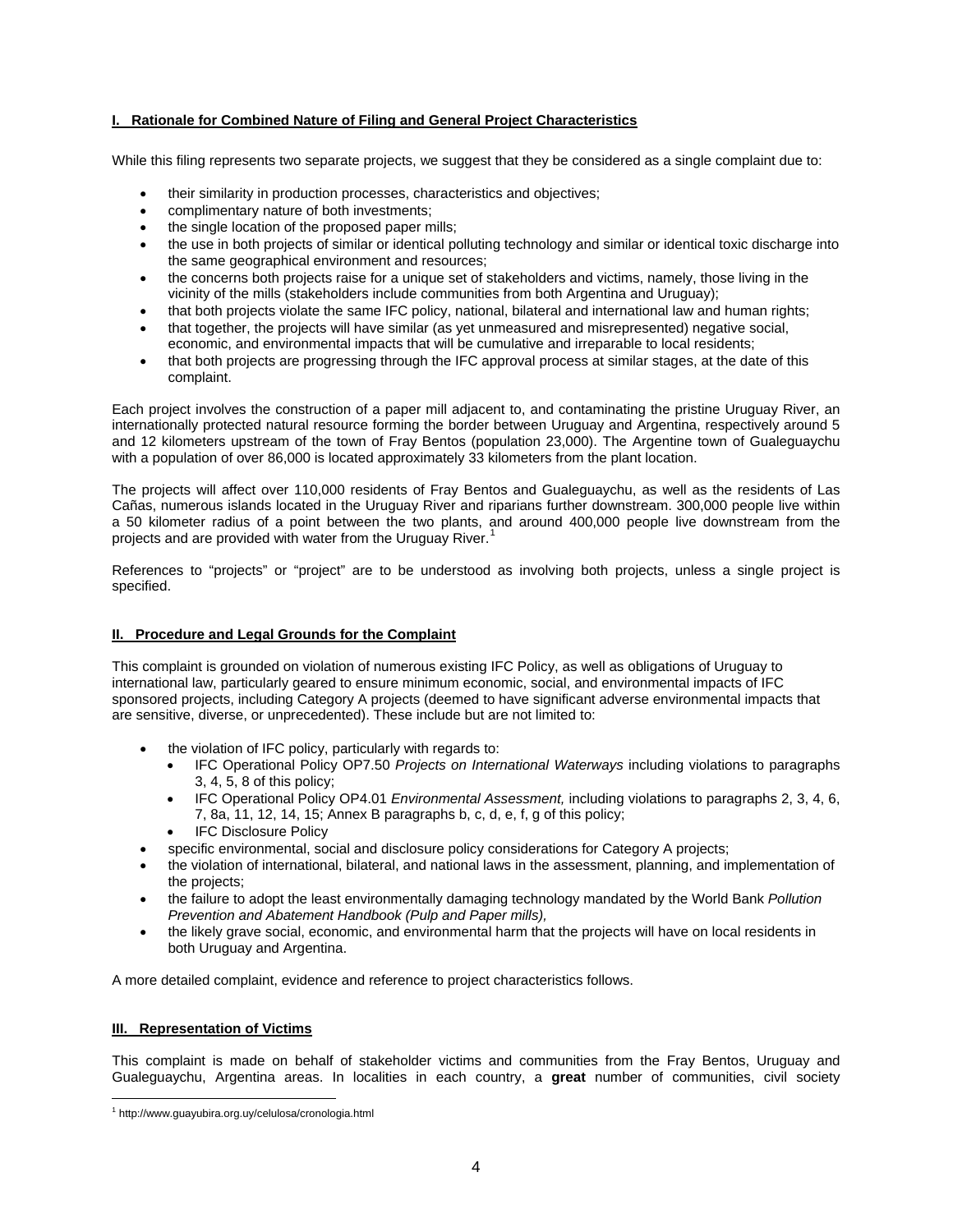<span id="page-4-0"></span>organizations, as well as public officials have mobilized in opposition to the projects. In addition local public officials at the highest level (including the President of Argentina), and the Argentine Ambassador in Washington DC, have expressed to Uruguay as well as to the World Bank Group, their concern over the installation of the two IFC cofinanced paper mill plants and are seeking local, national, regional, and international assistance from the Compliance Advisor Ombudsman (CAO) and other entities, to ensure that these projects do not bring harm to the health, lifestyles and livelihoods of local residents, as well as irreparable environmental damage to the areas surrounding the future paper mills. The Argentine complainants are further concerned that, although the projects will cause contamination to the environment in Argentina, including the air and waters of Argentina, consultation was not undertaken in Entre Rios (the Argentine province in which Gualeguaychu is located), nor were the likely effects in Argentina investigated in the environmental impact assessments, while the highest environmental authority of the government of Uruguay has officially recognized that the environmental, social, and economic effects of the projects to the local populations, have been misrepresented by the project sponsors. For this reason, this complaint also includes representation of affected communities, stakeholders and civil society groups in Uruguay.

Given the widespread opposition to the paper mills that is growing daily in many local and national sectors of Uruguayan and Argentina societies, and the many groups and identifiable and specific residents of the respective locations, CEDHA was approached by a number of these victims, seeking technical assistance to lodge a complaint to the CAO. Included in this group are individuals and community groups from the localities of Fray Bentos and Gualeguaychu; civil society organizations convened under the Consultative Council of Civil Society Organizations which maintains dialogue with the Argentine Foreign Ministry on environmental and social impacts and concerns and Mr. Busti, resident of Gualeguaychu and democratically elected governor of the province of Entre Rios, who is a signatory to this complaint.

Mr. Busti has personally taken upon himself to organize public fora to discuss the concerns of local residents over the installation of the paper mills. He acts, in consequence, not only as a concerned citizen of Gualeguaychu, but also as an elected representative of an entire province of Argentina, expressing its extreme concern over the installation of the paper mills. CEDHA has received a power of attorney from Mr. Busti to represent his interests before the CAO and from local groups, which have also sought CEDHA's support in representing their interests before the CAO.

## **IV. Request of Complainants to the CAO**

The complainants request:

- 1. That the Compliance Advisor Ombudsman (CAO) use all of its powers and faculties to ensure that the IFC Board of Directors cease all further consideration of financing these projects;
- **2.** That the CAO investigate and ensure consultation with **all** affected communities and individuals, who have expressed their **extreme** concern with the environmental, social and economic risks of these projects in their communities in both affected territories (Argentina and Uruguay) guaranteeing a fair and transparent consultation process with the opportunity of all stakeholders to raise concerns and have those concerns effectively addressed;
- **3.** That the CAO specifically investigate whether the projects sponsors, as mandated by the relevant and various IFC policy, properly conducted, in a serious manner, and presented to IFC, to Uruguayan and Argentine government authorities, as well as to Uruguayan and Argentine stakeholders, the qualitative financial, technical, environmental, economic and social impacts of the paper mills (including severe risks to the environment and to human health), and not merely gathered environmental statistics summarizing quantitative externalities, as has been suggested was done by Uruguayan environmental authorities;
- **4.** That the CAO investigate whether the project sponsors and the IFC considered if these projects would be detrimental to, or place at risk, the way of life, quality of life and livelihoods of the Fray Bentos and Gualeguaychu communities, and that the CAO give its opinion on this matter;
- 5. That the CAO investigate whether the IFC, as suggested by IFC policy for Category A projects, called for an independent international panel to study and offer expert advise on the impacts of these projects, and if not, that it recommend to the IFC to do so;
- 6. That the CAO investigate and transmit to the IFC the unmentioned (in project sponsor or IFC documents) extreme public concern (particularly of non-consulted Argentine stakeholders) over the social, economic and environmental impacts that the projects will have, and which is presently misrepresented in the environmental assessment reports falsely suggesting that the projects enjoy "wide public support";
- 7. That the CAO consider auditing this project to evaluate project sponsor and IFC compliance with IFC Environmental Safeguard Policy, Disclosure Policy, International Waterways Policy, Pollution Prevention and Abatement Handbook on Pulp and Paper Mills, International and Bilateral Laws between Argentina and Uruguay, and other policy deemed by the CAO to be relevant to the nature of these projects.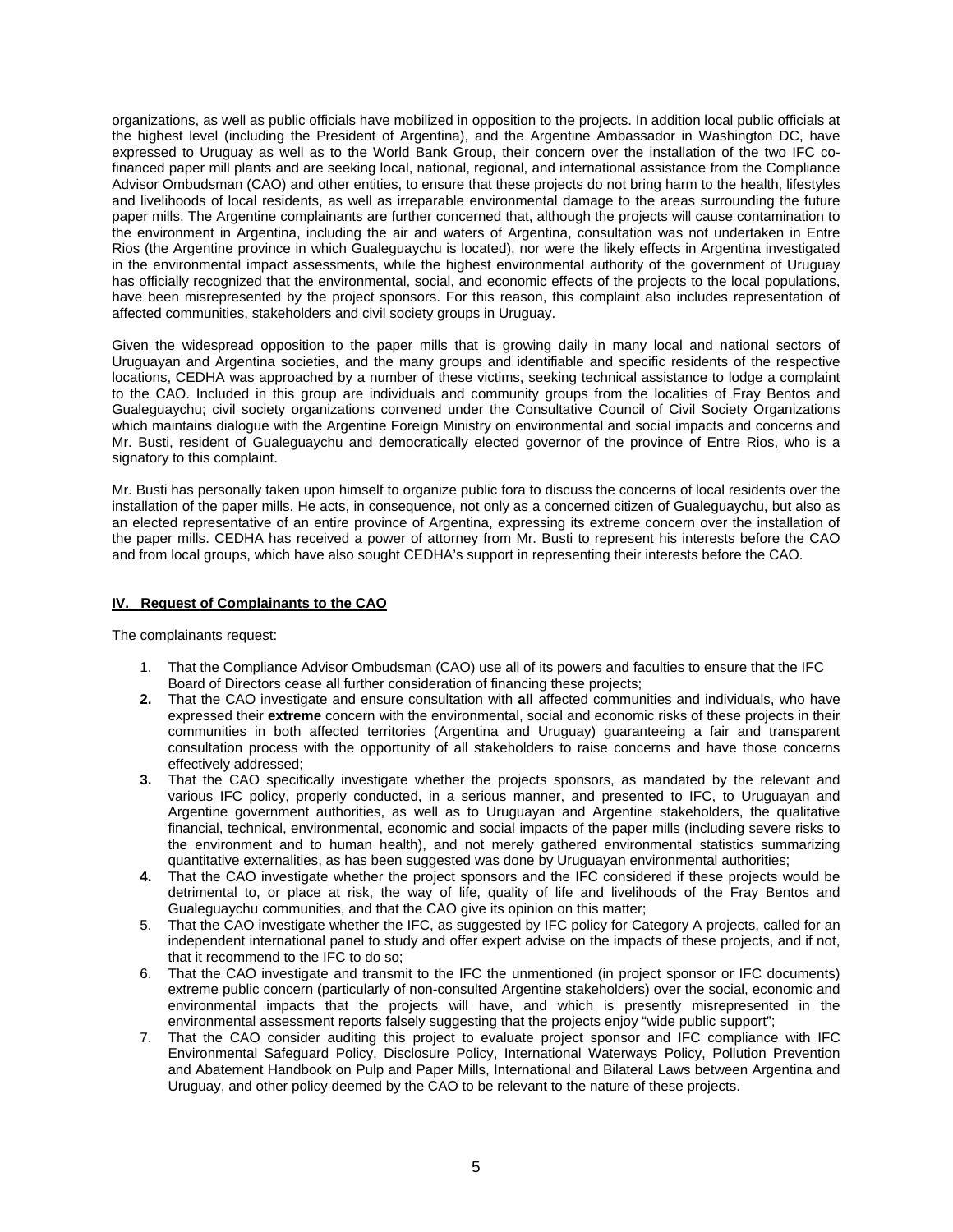## <span id="page-5-0"></span>**V. Description of the Complaint Representative**

CEDHA is a non governmental organization working in the area of human rights and environmental protection based in Argentina and can be contacted at the address, telephone number and email address indicated on this letterhead. The complainants live respectively in the areas shown on the map that is attached labeled **Attachment A.** The complainants can be contacted through CEDHA. CEDHA also encourages and can facilitate direct contact by CAO with the victims, at the CAO's request.

#### **VI. General Description and Reflections on Project and Project Sponsors**

The sponsor of the Botnia project (IFC project number 23817) is Metsa Botnia, owned by three Finnish companies, which are very significant companies in the European paper industry with 5 pulp mills in Finland. The total value of the project is approximately \$US 1.2 billion of which \$100 million is sought in the form of an "A" loan from the IFC as well as a further \$US 100 million syndicated "B" loan.

The sponsor of the ENCE project (IFC project number 23681) is a Spanish company operating 3 paper mills in Spain and is the second largest producer of eucalyptus pulp in the world. The total value of the project is around \$660 million, including an IFC "A" loan of \$US50 million and a syndicated "B" loan of \$US150 million.

The combined investment of the projects would be the largest foreign direct investment in Uruguay's history, although economists related to the project have indicated that only a small portion of this amount (less than 20%) would actually be spent in Uruguay as much of the investment is in machinery purchased outside of the country. Further, benefits resulting from the sale of the product (pulp) are largely reaped outside of Uruguay, as most of the product is slated for export; the companies have negotiated duty free status, so that even local taxes benefiting Uruguay are to be minimal compared to the magnitude to the investment.

The records of the project sponsors in their home countries raise considerable doubt in terms of the social, environmental and economic risks, as well as moral and professional guarantees they offer to local communities concerning the negative externalities that can be expected from the paper mills, as well as their ability to manage and mitigate these impacts.

## *Botnia's Record in Finland*

Two of the Botnia's five (5) plants in Finland discharge toxic waste into lakes. These discharges have resulted in the emission of pungent foul odors affecting nearby communities (Aanekoski) and, in 2003, the contamination of Lago Saimaa with 7500 cubic meters of black liquor causing a large fish kill, increasing acute respiratory infections, difficulties with vision and neuropsychological disorders.<sup>[2](#page-5-1)</sup>

#### *ENCE's record in Spain*

ENCE officials have been convicted of civil and criminal offences concerning the contamination of the Ria de Pontevedra in Galicia, Spain over a period of 30 years. The case took over 12 years and comprised 12,000 volumes. Several of the company's top executives received jail sentences due to their improper conduct regarding contamination from the paper mills operated by ENCE, while the company was forced to pay an indemnity of 433,000 Euros for the damage caused by the company's actions. The environmental impact report for the project in Uruguay admits that ENCE in Pontevedra used the same technology as will be employed in the proposed Uruguay project. $3$  The proposed Uruguayan project will have a capacity that is 80% of the *combined* capacity of ENCE's three plants in Spain. Further to the experience in Spain, the programmed capital-intensive plant provides relatively little in terms of local employment, and is actually detrimental to employment in the tourism, fishing and shellfish industries,<sup>[4](#page-5-3)</sup> which are central to the livelihoods and very identify of the Fray Bentos and Gualeguaychu regions.

This case essentially involves two European-based paper pulp production companies which have exhausted their welcome in their own countries of operation, due to their poor and criminal track record of using second-class contaminating technology (while better technology is available and already mandated by industry and European Union standards on Best Practices of the Paper and Pulp industry). The repeated deceit and a substantiated criminal track record these companies have shown in the past suggest that they are willfully and intentionally taking advantage of less stringent investment atmosphere and conditions in Latin America and are effectively exporting this outdated contaminating technology to the developing world. Further, both companies have chosen a site location for

 $\overline{a}$ <sup>2</sup> <http://www.olca.cl/oca/uruguay/fraybentos05.htm>

<span id="page-5-1"></span> $\frac{3}{3}$  page 7 Executive Summary to the Environmental Impact Assessment provided to IFC  $\frac{4}{3}$  between  $\frac{1}{3}$  and  $\frac{1}{3}$ 

<span id="page-5-3"></span><span id="page-5-2"></span>[http://letras-uruguay.espaciolatino.com/cabrera\\_miguel/plantas\\_de\\_celulosa\\_en\\_fray\\_bent.htm](http://letras-uruguay.espaciolatino.com/cabrera_miguel/plantas_de_celulosa_en_fray_bent.htm)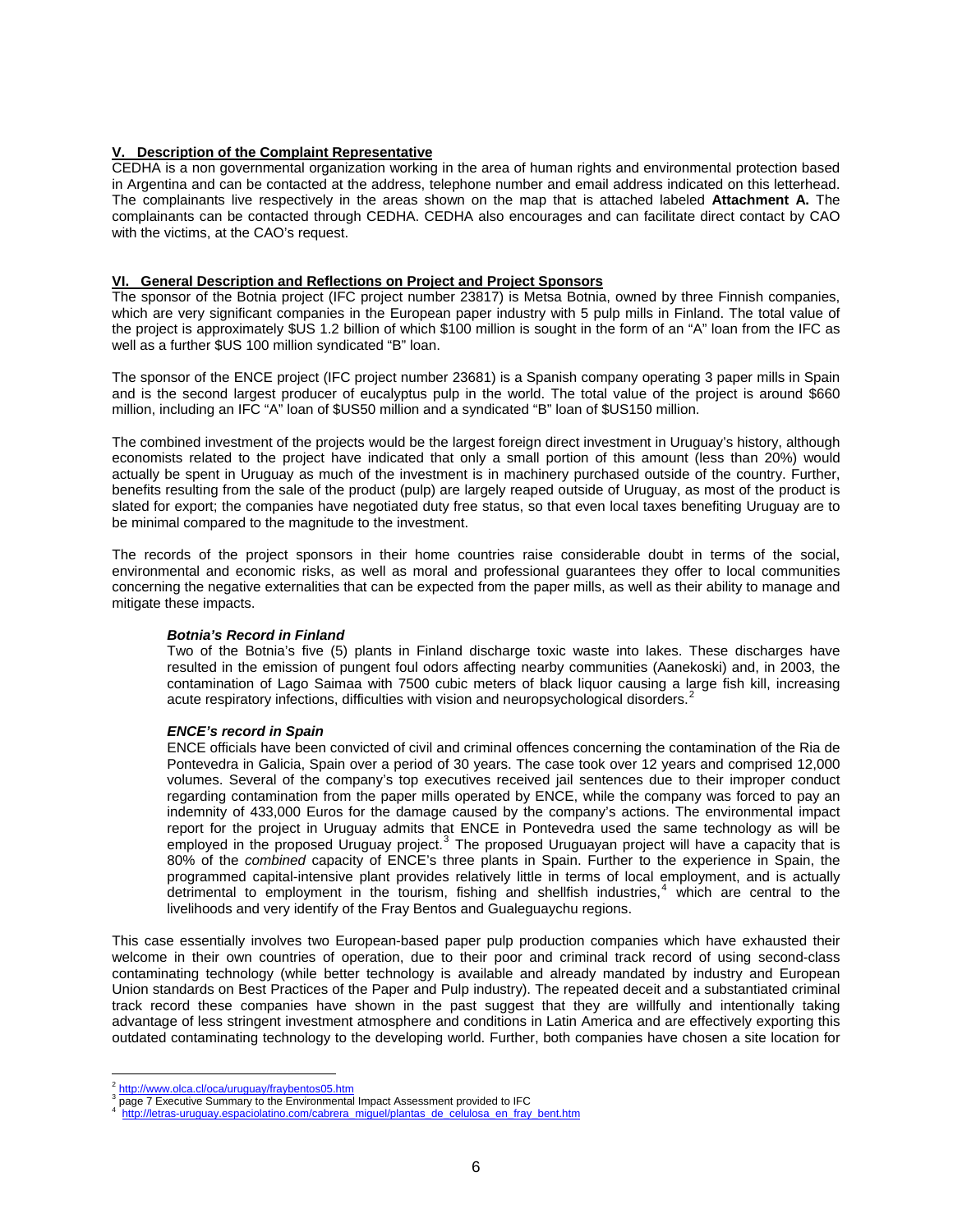these plants that are dangerously ill- placed, just a few kilometers upstream from two important Uruguayan and Argentine populations. In the case of Fray Bentos Uruguay, the municipality takes its potable water directly from the Uruguay River just downstream from where environmentally contaminated water from the plants will flow into the river. This ill-choice of site is apparently due to that project sponsors already owned lands at these locations, had already invested in, and constructed a pier adjacent to these lands to export wood chips for production of pulp in Europe, and that when the decision was made to transfer processing to Uruguay (due to growing opposition and judicial problems of production in Europe) it was more economically convenient for the project sponsors to consider location at this site, despite the many environmental and social risks this site represented for local populations.

Both the Uruguayan and Argentine territories in the immediate influence zone of the proposed plants are dependent on tourism, water sports, commercial and sport fishing, and gain their reputation as highly livable and natural resource rich enclaves in Argentina and Uruguay. Evidence shows from other paper mill plant investments, that the arrival of paper mill industries (including communities where both project sponsors have invested), radically transforms communities into industry-associated sites with the common externalities of such communities including, visual, odorous (rotten egg smell), and health-related impacts and risks caused by environmental degradation.

The systematic presentation by these companies of doubtful, narrow, non-integral, superficial and sometimes false analysis of the social, economic, and environmental impacts that these mills will cause for local communities (which is officially commented on by the Uruguayan environmental agency's comments to the EIAs of the projects), and the withholding of environmental and health risk-related information relevant to potential victims and stakeholders, suggests that a highly precautionary approach much be employed to review the processes and information presented by these project sponsors.

Communities of Uruguay which have been only superficially consulted and affected communities and stakeholders in Argentina, which have been largely ignored in the consultation and environmental evaluation processes simply because they live across the river (in another country), have not had their say and/or have not been allowed to express their opinion and their opposition to the installation of the paper mills in a meaningful, nor have their concerns been sufficiently addressed by the project sponsors, or by the IFC. In fact, as the evidence shows, their opinion has been purposefully skewed and misrepresented. Testimony of other communities around the world and in the region that have previously been affected by similar paper mill industries, (or by the very same companies that are sponsoring these projects), has alerted the community as to the false promises of these companies which suggest that the paper mills will bring sustainable and progressive economic development, but which in fact bring little in the way of cash injections into the local economy (since most of the expenses in machinery and profits from production take place abroad). Instead such investments, everywhere they have taken place, have caused tragic environmental degradation, health problems and collapse of local industries, tourism and deterioration of quality of life. Thousands of affected stakeholders have been mobilizing over several years, both in Argentina and in Uruguay to widely oppose the installation of the paper mills at the site identified. Nearly 80,000 people have repeatedly blocked international passes, while many thousands of signatures against the plants have been collected (including in support of this complaint). Not surprisingly, this opposition is not only from community groups and civil society, but also from unorganized local residents, public officials (ranging from local officials on up to the president of Argentina), and other environmental and human rights groups nationwide and regionally which have a vested stake in the sustainable development of the region and that work to protect the lives of local communities. Shortly before this complaint was filed, the Province of Entre Ríos ratified a new provincial law, declaring the province "free of pulp cellulose production" and all of the types of contamination this sort of production causes to the air, local environment, to waterways, ecosystems, and tourist industry. The opposition to the installation of these paper mills has even resulted in the government of Argentina making official representations to the Government of Uruguay and to the World Bank, representations that have not so far been successful in eliciting a favorable response.

The types of violations described in this filing, are not only evident to even a lay reader, but are clearly a result of violations to existing IFC policy designed to protect communities, stakeholders and the environment, potentially affected by IFC investments and projects, and clearly result from the IFC's cursory review of the assessments presented by the project sponsors as well as the sponsors' haste to bring the projects to the IFC board's consideration. The CAO has a unique opportunity to act on behalf of these communities and is entirely within its powers to review the types of violations that have been committed in these projects to date, with respect to the IFC's various environmental and disclosure safeguard policies and is in a critical position to halt the advancement of these projects and their presentation to the Board of Directors.

The affected communities wish to express their concern for the grave risks that these projects present to their livelihoods, to their environment and to their health, and are calling on the CAO to act quickly and incisively to ensure that all the necessary steps to guarantee the safety and health of all of the persons at risk from the advancement of the projects to construct these paper mills.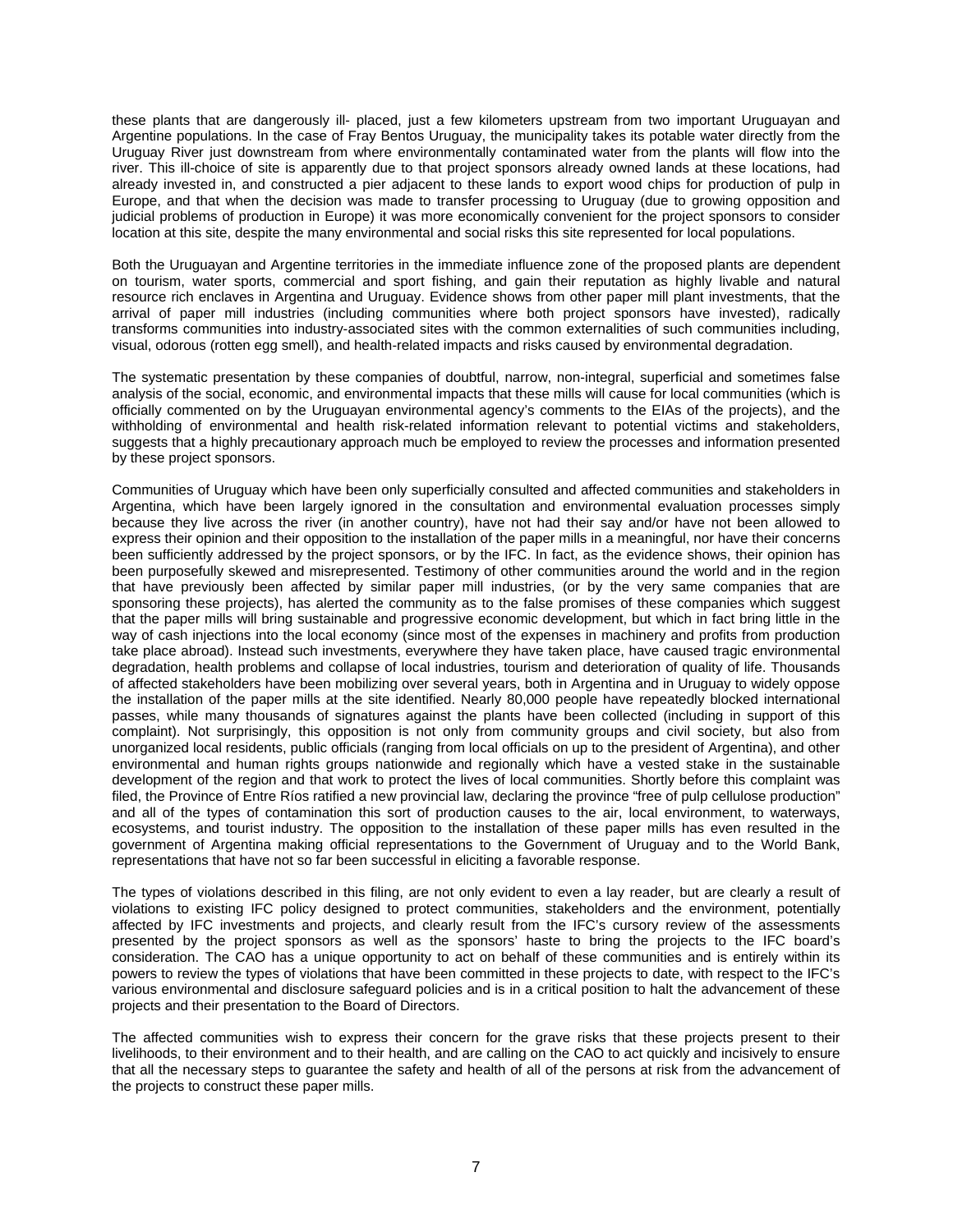#### <span id="page-7-0"></span>**VII. Status at IFC and Characteristics of Projects**

Both projects are Environmental and Social Review Category A projects.

#### *Botnia project*

Documents purporting to fulfill the requirements of Environmental Impact Assessment were provided to the IFC in April 2005. The project has not yet been approved by the IFC Board for financing, however its consideration seems imminent. The project sponsor has commenced preparatory construction works at the premises.

#### *ENCE project*

Documents purporting to fulfill the requirements of Environmental Impact Assessment were provided to the IFC in July 2005. The project has not yet been approved by the IFC board for financing, however the project is recorded as being "pending approval".

#### **VIII. Stakeholder Opposition to Projects**

#### *a) Official Opposition by the Argentine Government*

On 26 June 2005 the Argentine Ambassador in Washington, Mr. Jose Bordon sent a letter to the World Bank President, Paul Wolfowitz, expressing the grave concerns of the Argentine Government concerning the construction of the paper mills, due to the unsatisfactory environmental impact assessment and the non-fulfillment of the requirements of a bilateral agreement between Argentina and Uruguay regarding the joint management and protection of the Uruguay River. The IFC answered the request informing governments involved that the IFC would not approve the loans until the Environmental Assessment Evaluations have been done. Neither of Argentina's concerns have been resolved to date, nor do the questionable "final" environmental impact assessments fulfill the necessary policy conditions to guarantee safe implementation of the projects or public support for them.

Additional official opposition to the Projects has been manifested by various Argentine public agencies, including the Environmental Ministry, the Foreign Relations Ministry, the Government of the Province of Entre Rios, and others. Government officials have been very active and public in their official opposition to the projects, and have even outreached to civil society groups (such as CEDHA,) to help gather information, build pressure and channel opposition to relevant institutions and parties.

A Bi-National Expert Technical Group (Commission) which met to discuss issues arising from the proposed paper mills for the first time on 3 August 2005 pursuant to an Argentine–Uruguayan treaty for the use of the Uruguay River has 180 days in which to conduct and consider social and environmental impacts of the proposed projects. On the 24th of August 2005 the Argentine Government requested the cessation of all works on the project pending the outcome of the Commission's deliberations. Construction of the mills in Uruguay nonetheless continues, while the conclusions of the Commission have been labeled, "unbinding". The project, the protests and the political discussions have been the subject of extensive interest and almost daily coverage in the Argentine and Uruguay national press.

#### *b) Community Stakeholder Groups Opposition*

Numerous stakeholder groups both in Argentina and Uruguay have growingly expressed their concern and outright opposition over the past 2 years to the installation of the paper mills in Uruguay, and have even built communication networks with other communities of Finland, Spain, Chile, Brazil and other countries where ENCE and Botnia, as well as other similar companies are processing pulp. Stakeholder communities from these other countries are providing real-life testimony and evidence from their own experience with Botnia and ENCE showing how their quality of life has rapidly deteriorated, and are strongly and emphatically encouraging their Uruguayan and Argentine counterparts to beware of the false promises of economic growth, indirect benefits, employment opportunities and industrial growth, made by the project sponsors.

Residents of the Gualeguaychu, Argentina area and nearby Fray Bentos in Uruguay, have been demonstrating their opposition to the project since September 2003, emphasizing the risks of contamination of the river and atmosphere which greatly outweigh the purported economic and employment benefits claimed by the assessments and project sponsors. *The Declaration of Gualeguaychu* signed in September of 2003, stated absolute community opposition to, in particular, the ENCE project. Residents groups have met nationally and internationally at least twice weekly since organized opposition began, and have carried out many highly visible protests, signed petitions against the projects,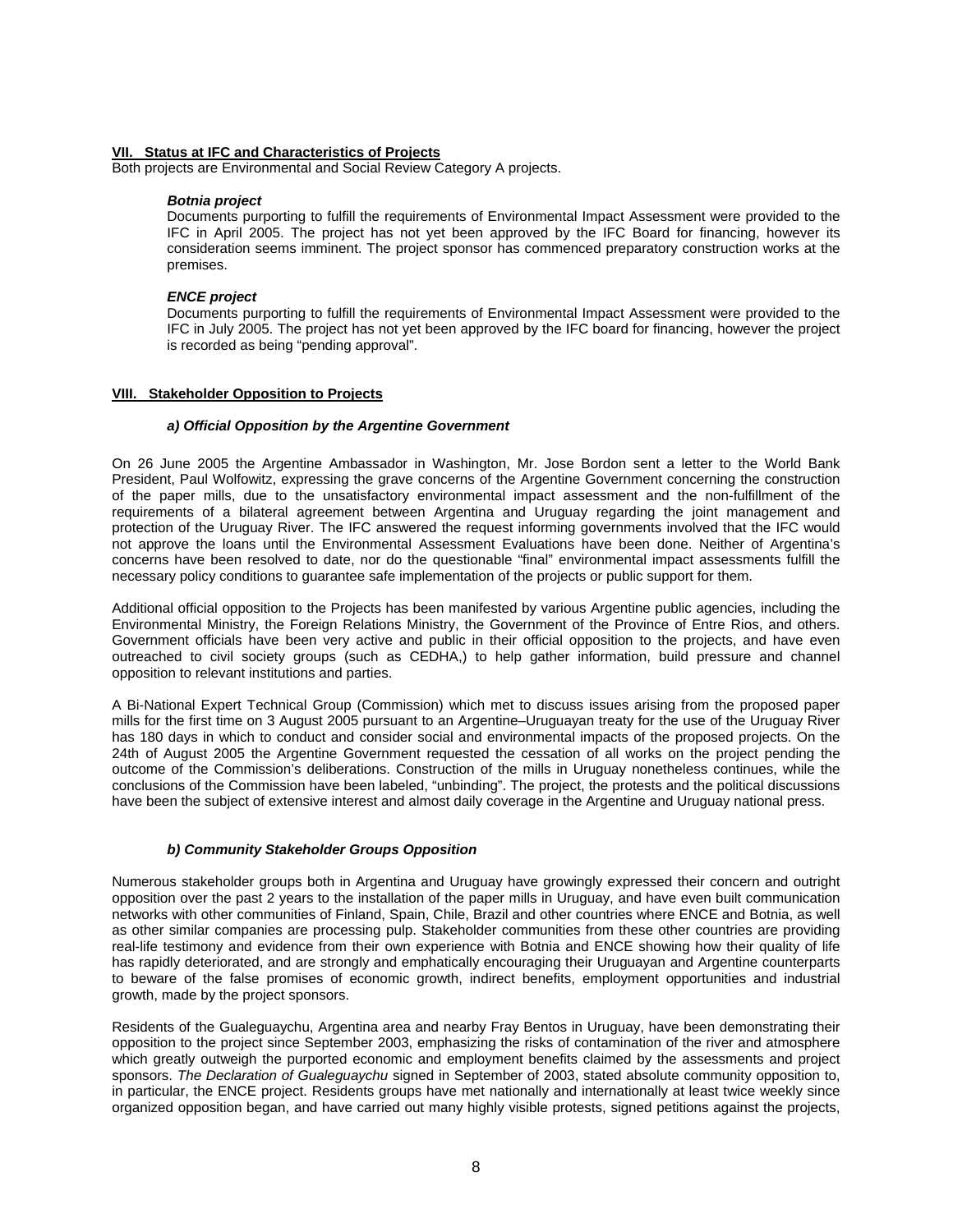<span id="page-8-0"></span>while tens of thousands of Uruguayan and Argentine stakeholders blocked an international bridge uniting Uruguay and Argentina adjacent to the project to repudiate the construction of the plants, as well as holding numerous protests and consultations with public authorities in both Argentina and Uruguay. Opposition in Argentina has even led to *unusual* collaborative civil society-national government alliances, as has occurred through the Argentine Foreign Ministry, and the Consultative Council for Civil Society, which meets regularly with the Foreign Ministry to discuss civil society concerns pertinent to Foreign Affairs related activity. It should be noted that CEDHA is the interior representative on the steering committee of this Consultative Council, and has helped coordinate several Council meetings, discussing this paper mill case, which has been on the Council's regular agenda for much of this year.

#### *For more information see the website of the Argentine Foreign Ministry: <http://www.mrecic.gov.ar/>*

The outcome of an opinion poll conducted among Uruguayans on 16-18 July 2005 indicated that only 39% were in support of the paper mills while 51% were opposed to the projects, largely countering the official assessment of the hired consultants which claimed wide support. While the projects directly affect very distinct and identifiable stakeholder groups on the ground, the nature of public concern has reached far greater national and even international levels. See: [http://www.miercolesdigital.com.ar/notacompleta.asp?ID=2130](http://eco21.com.ar/displayarticle467.html)

Further, the Professional Council of Economic Sciences of Entre Rios (the province adjacent to the Uruguay River on the Argentine side) has passed a resolution opposing the installation of the projects or any step to facilitate their construction, indicating that even considered on a purely economic basis, the projects are not sustainable and should not be supported.

In relation to the **Botnia** project, the summary of environmental information on the IFC´s website states that "Consultations to date indicate that the project enjoys broad public support". The Executive summary of the ENCE environmental assessment states that there is "acceptance of the proposed industrial concern by most of the area's inhabitants". However the information above indicates that this depiction is entirely false, and that in fact, there is widespread opposition to the project both among Uruguayans and among Argentines.

On 30 August 2005 CEDHA sent a letter to the IFC's Mr Dimitri Tsitsiragos seeking a meeting with IFC staff to discuss the project. To date no response has been received to that request. We were informed by telephone by the IFC office in Buenos Aires, that Mr. Tsitsiragos' team did not have room on their agenda to meet with us, and that they could not even give us any information about Mr. Tsitsiragos' whereabouts during the mission, counter to the IFC' position of being a transparent and institution open to public consultation.

## **IX. Stakeholder Impacts**

This section summarizes the environmental and social effects on the complainants. Voluminous information is available establishing the types of social, economic and environmental impacts these projects will likely have on stakeholder communities, some of which will be provided in an annex to this complaint. It should be noted that despite the wide range of effects that can be expected from the project, neither projects' environmental assessment assesses the environmental effects on Argentine territories or residents, and in relation to the effects that are covered, these suffer from numerous flaws, shortsightedness and failure to properly comply with policy and mandatory consultation processes.

## *A. Environmental Impacts*

## *a) General Environmental Impacts*

The environmental impacts of the projects include:

- the extraction of extremely large quantities of water from the Uruguay River;
- the generation and spillage of waste products from the pulping and bleaching stages of paper production;
- the contamination of waters used for drinking;
- the death of and risk to the sustainability of fish populations of the Uruguay River critical to the local environment and to the livelihoods of a great many fisherman of the region;
- the emission of odorous gases;
- noise pollution from the construction and operation of the plant and from vehicle movements;
- the high risks of spillage or explosion of chlorine products for use in the paper making process;
- great risks to the tourism industry, central to the identity and livelihoods of local populations.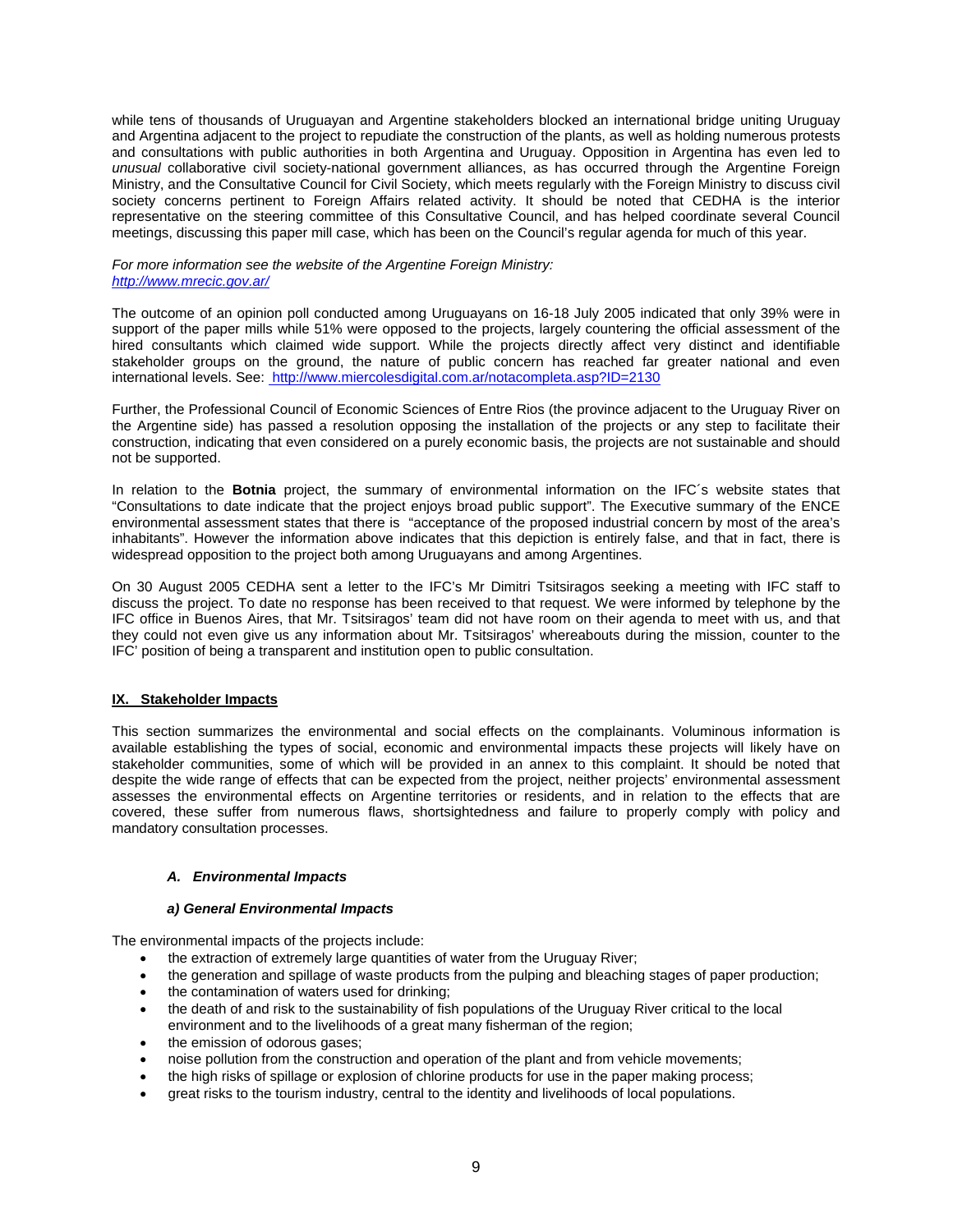<span id="page-9-0"></span>It should be noted that most of the assessments that have been made to evaluate the environmental, social and economic impacts of these projects (this is also stated by the official Uruguayan Environment Ministry, DINAMA), have considered the projects independently of one another and have also failed to consider the impacts of the projects in an environmentally integrated fashion and in the context of a greater social and environmental "ecosystem".

#### *b) Extraction of Water from the Uruguay River*

The Botnia project alone will draw an average of 86 million cubic meters of water per day from the Uruguay River, which is equivalent to the monthly consumption of the town of Fray Bentos. A further 2275 cubic meters per hour will be extracted by the ENCE project. Large quantities of water will also be required to ensure the rapid growth of trees to supply the paper mill, around 3 tons of wood is required to produce each ton of pulp. These latter water needs are not taken into account in the environmental assessment of the project. Since the majority of the volume of water extracted from the river will be returned in the form of polluted waste water, the environmental assessment reports (EA) do not consider the effect *per se* of the removal of such a large quantity of water, which would be clearly necessary if the waste waters were to be disposed of in some other manner which would not directly affect the quality of the river water, such as by disposal to a liquid waste facility**.**

## *c) Discharge of Waste Liquids from Pulp and Bleaching*

Both mills propose to use the Elemental Chlorine Free (ECF) method (a "second tier" environmental quality of available technology) of bleaching pulp, which is not the method of paper bleaching preferred by the World Bank. [5](#page-9-1) The Botnia project will process between 500,000 and 1,000,000 tons of pulp per year and the ENCE project a further 400,000 tons per year. The plants will dispose of their waste liquids (around 80% of the volume drawn from the river, and including the wastes of chemicals added during the production process) to the river upstream of the town of Fray Bentos (as well as the other neighboring towns of Las Cañas and Nueva Palmira), although the Botnia project will draw its water from upstream of its discharge point. Accordingly those responsible for the project provide assurances that the discharges from the plant are suitable for human consumption and safe for fish and other aquatic organisms, but draw water from upstream of the project. The Uruguay River in the Fray Bentos area is known to be a breeding ground for fish and several threatened species have been observed in the area.<sup>[6](#page-9-2)</sup>

The liquid wastes from the projects will contain Absorbable Organic Halogens (AOX). AOX is a manner of expressing the collective quantity of organochlorines. AOX are known to biodegrade slowly and to bioaccumulate. The Botnia plant is estimated to release an average of 430 kilograms of AOX each 24 hours and the ENCE plant a further 16 kilograms per hour. It should also be noted that, although the Fray Bentos water purification plant adds some AOX to the river, these processes take place at low temperatures. The high temperatures of the paper production processes will cause the production of dioxins. The Botnia project alone will dispose of 29 kilograms per day of dioxins.

Dioxins are extremely toxic, persistent and carcinogenic and exposure to minute quantities can have the effects set out below. Furans are chemically similar but an order of magnitude less toxic and less persistent than dioxins. The known effects of dioxins and furans on fish and mammals are wide-ranging and they are suspected of causing miscarriages, birth defects, liver damage, skin complaints and behavioral and neurological problems in humans. Certain of the substances to be discharged in waste water, are fat soluble so that they accumulate in the tissues of living creatures and pass through the food chain including through bioconcentration in fish.<sup>[7](#page-9-3)</sup> They are known to have effects on the nervous system as well as on immunological and reproductive functions, are mutinogenic and carcinogenic.<sup>[8](#page-9-4)</sup>

Further, the increased emission of dioxins that is estimated for the pollution of just the ENCE plant (which will produce one third of Botnia's production) will increase Uruguay's emissions by more than 1%, contrary to Uruguay's commitments under the Stockholm Convention on Persistent Organic Pollutants (POPs) which requires the reduction of annual emissions of POPs including dioxins and furans. Neither EA addresses this issue.

 $\overline{a}$ 

<sup>&</sup>lt;sup>5</sup> World Bank Group *Pollution Prevention and Abatement Handbook, Pulp and Paper mills, July 1998 page 2*<br><sup>6</sup> lotter dated 29 December 2004 from Jouwers representing Friends of the Forth Naturals, Uruguay, Worldwig

<span id="page-9-2"></span><span id="page-9-1"></span>letter dated 29 December 2004 from lawyers representing Friends of the Earth Network, Uruguay, Worldwide Movement for Tropical forests (WRM) and Guayabira Group, to Uruguay´s Minister for the Environment and National Director of Environment, prepared with the assistance of a team of engineers, biologists and other scientists, at page 6.<br><sup>7</sup> http://www.fac.co.uk/resource/briefings/consequent

http://www.foe.co.uk/resource/briefings/consequence\_pulp\_paper.html 8

<span id="page-9-4"></span><span id="page-9-3"></span><sup>&</sup>lt;sup>8</sup> Medio Ambiente Y Calidad De Vida, Volume 2 No. 13, Jan-April 2005, Biblioteca Del Congreso Nacional, Departamento De Estudios, Extensión Y Publicaciones, Unidad De Extensión Y Publicaciones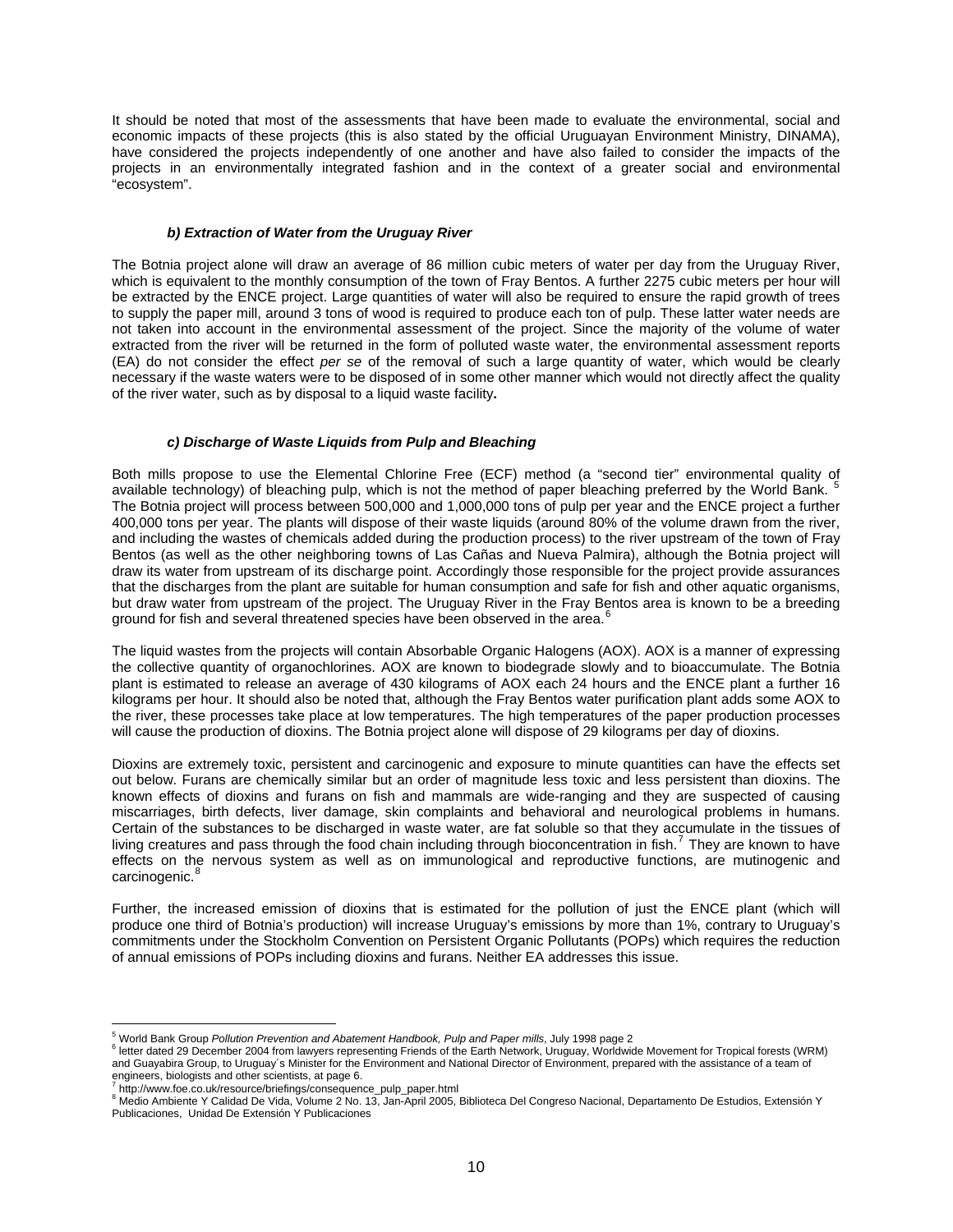Chlorophenolics are probably the most hazardous chemical group in pulp and paper mill effluents, being present in higher concentrations than more toxic compounds such as dioxins. Not only are they themselves toxic, persistent and bio-accumulative, but they can transform into other compounds which are even more so. The substitution of chlorine dioxide for elemental chlorine in some bleaching process stages significantly increases chlorophenolic production.<sup>8</sup> Chlorate is a powerful herbicide which can severely affect waterborne algae.

# *Botnia Environmental assessment report[10](#page-10-1)*

The EA for the project acknowledges the potential effects of discharges from the project on fish, however it relies on dilution to support the assumption that the effects of the project will be minimal. This approach is contrary to the approach required in Europe (the home of the project sponsors), where the Integrated Pollution Prevention and Control Directive, which applies to paper mills, requires that dilution be ignored.<sup>1</sup> No limit for AOX has yet been set by Uruguayan authorities. Since no legal parameters will be breached, the EA assumes that these contaminants will have no environmental effects. The expected discharges and addition of AOX to the river is expressed in milligrams per liter whereas, for example, the United States Environmental Protection Agency limits quoted in the EA are expressed as kg/Adt so that comparison is difficult. As a result any potential health effects of AOX (which would be far more important than those of suspended solids, the effects of which are discussed in the EA), are not discussed in the EA.

In response to concerns by the residents of Fray Bentos that their water supply will be extracted downstream of the plant, Botnia has suggested that it might be possible to move the town´s intake upstream of the plant. This "possible solution" ignores the needs of other downstream users as well as the ecology and sustainability of flora and fauna of the river, which are not only critical to the region's ecosystem, but also critical to the livelihood of fisherman and other tourist operators who depend on the river's good quality. The proposed solution also seeks to place the responsibility and cost of securing the town´s water supply, endangered by Botnia, onto others.

In relation to the use of water for domestic purposes, the Botnia project's EA reports that the use of receiving waters downstream from paper mills is common in the United States. However such studies are related to water users between 90 and 800 kilometers downstream, far greater than the geographical proximity (less than 20 kilometers) of water users in Fray Bentos and Las Cañas. Nor is it clear to the reader, whether such studies are based on chlorine based or less polluting TCF technology.

## *ENCE Environmental Assessment Report[12](#page-10-3)*

The ENCE environmental assessment report also relies on dilution of the discharges and that the substances to be discharged will form a small proportion of the volume of the river to conclude that there will be no significant effect on the quality of the waters of the river, without considering the toxicity of the substances to be discharged and the significant gross volume of those discharges.

The Uruguay River is the second largest river in the River Plate basin, and the discharge of effluents from the plants will affect water quality further downstream in this important basin. Even in the event that regular discharges from the plants were tolerable, the discharge of two such significant projects immediately upstream of Fray Bentos does not allow for the contingency of accidents and spillages from the plants entering the river and the risks these mills present to the town's drinking water supply. Nor are the combined effects of both plants to the general ecosystem and water quality, effectively addressed.

The choice of the project sponsors of a technology that *is not* the "least polluting" available option is contrary to the World Bank's own guidelines, which recommend the usage of least contaminating technologies.<sup>[13](#page-10-4)</sup> Further, the Environmental Assessment of the project failed to assess all available alternatives, which would have included the "no project" option (see below breaches of IFC guidelines). Both Botnia and ENCE are already exposed to and accustomed to European Community regulations stipulating the requirement to "promote the environment as a whole", "promote the use of 'clean technology', and "encourage innovation",  $14$  yet it is clear that in this case, when

<span id="page-10-0"></span> 9 The Technical and Economic Aspects of Measures to Reduce Water Pollution Caused by the Discharges From the Pulp and Paper Industry, Final Report, Commission of European Communities, November 1989, P.70<br><sup>10</sup> http://www.ifc.org/ifcext/spiwebsite1.nsf/2bc34f011b50ff6e85256e555 <sup>10</sup> <http://www.ifc.org/ifcext/spiwebsite1.nsf/2bc34f011b50ff6e85256a550073ff1c/a1e079e436dc248085256fe900791306?OpenDocument>Chapter 6

<span id="page-10-1"></span>Identification and evaluation of impacts

<span id="page-10-2"></span><sup>&</sup>lt;sup>11</sup> "emission limit values for substances shall normally apply at the point where the emissions leave the installation, any dilution being disregarded when determining them, article 6 Integrated Pollution Prevention and C

<span id="page-10-3"></span><http://www.ifc.org/ifcext/spiwebsite1.nsf/2bc34f011b50ff6e85256a550073ff1c/8d217311de565d558525704d0075680f?OpenDocument> EIA chapter 4 Environmental impacts<br><sup>13</sup> "The trend is to avoid the use of any kind of chlorine chemicals and employ "total chlorine free" (TCF) bleaching…Only ECF processes are

<span id="page-10-5"></span><span id="page-10-4"></span>acceptable and, from an environmental perspective, TCF processes are preferred." *World Bank Pollution Prevention and Abatement Handbook, Pulp*  and Paper Mills, July 1998<br><sup>14</sup> see IPPC S6.01: Sector Guidance Pulp and Paper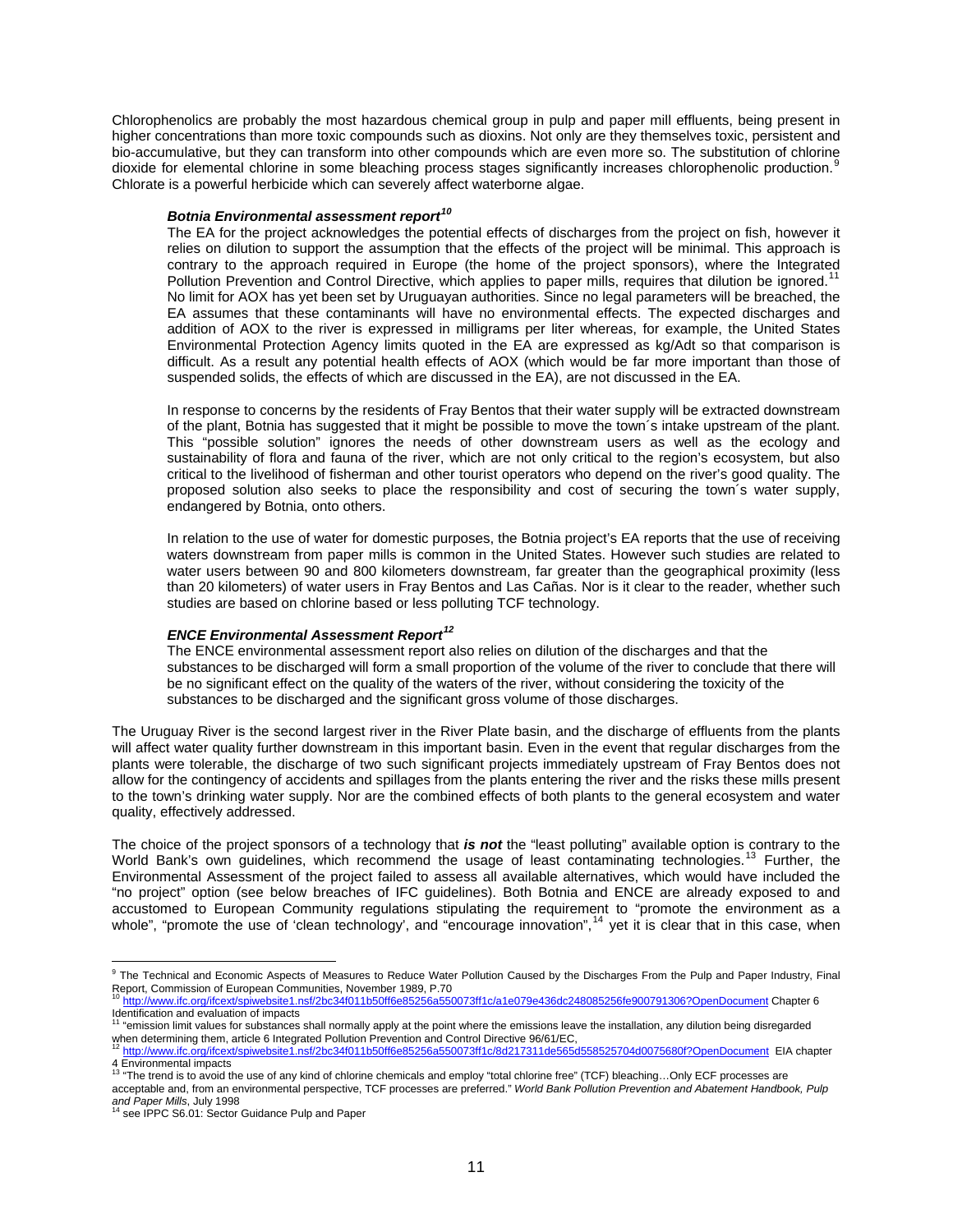<span id="page-11-0"></span>operating in a developing country with less stringent rules and regulations, they are not adhering to any of these critical best practice standards and are actively seeking to avoid the requirement that permits in Europe be based on Best Available Technology from 2007<sup>[15](#page-11-1)</sup>. The Environmental Assessments fails to comply with a broad range of IFC policy designed to protect the environment in such environmentally sensitive projects, fails for example to consider mandatory siting analysis, no-project options, treatment of wastewater, etc. which ultimately has led to serious flaws in the project design and extreme risks to the environment and local populations.

#### *d) Emission of Gases and Odors*

Independent scientists estimate that atmospheric discharges from the project will affect an area with a radius of up to 50 kilometers<sup>[16](#page-11-2)</sup> with carbon monoxide, sulphur dioxide and chlorine dioxide which produce dioxins. Further, the use of ECF technology does not guarantee that chlorine gas will not be created, which was the reason international tendencies have moved away from chlorine based production.

Pulp plants produce extremely unpleasant odors which will severely reduce the amenity of the area, which is especially concerning that the area is recognized as a tourist region, and thrives off of water related activities including commercial and game fishing, riverside and water sports and other water related recreation. In fact, the Kraft (sulphurous) process to be used in both projected was prohibited in certain areas in the United Kingdom due to the sulphurous smell associated with the mills.<sup>[17](#page-11-3)</sup> During a visit to Finland in August 2004 by a Representation of the Government of Entre Rios and other Uruguayan institutions at the invitation of Botnia, 4 kilometers from the Botnia plant of Aanekoski, the delegation experienced such strong sulphurous odors that it was difficult to breathe. The group's questions concerning this issue were not responded to.

In addition to being unpleasant, sulphurous gases are toxic and increase the risk of acute respiratory infections, problems with vision and neuropsychological disorders. As for the emissions to waters, dioxins are acutely toxic persistent and carcinogenic.

The mixture of sulphurous gases and oxygen is responsible for the production of acid rain which risks affecting the surrounding agricultural and livestock production areas including the bee-keeping and dairy industries, whose products face rejection for contamination with toxic substances. It has even been mooted that acid rain generated by the projects could affect the paint work essential for aircraft performance at Buenos Aires' airports.

## *Botnia environmental assessment*

The environmental assessment does not allow for full critical analysis of the likely gaseous emissions from the project because the document indicates that the system by which the plant will be operated has not yet been designed, so that important factors such as the type and efficiency of any scrubbers, cannot be assessed with precision. This incomplete picture of such important and significant parameters provide an insufficient basis on which to seek approval of the project.

#### *ENCE Environmental Assessment*

The ENCE environmental assessment assumes that the area of influence of the gaseous emissions from the project will be only 14 kilometers by 23 kilometers which underestimates the area of influence. It does not discuss the possible health effects of the discharges from the project, nor any social effects that are likely to occur as social habits are changed to avoid exposure to the unpleasant odors.

#### *e) Solid Waste*

Hazardous substances will also be created in the process including oils and solvents.

#### *Botnia environmental assessment*

The Botnia project proposes to dispose of solid waste at the premises. Issues surrounding the proximity of the premises to the river and the risk of groundwaters being contaminated by liquids escaping from the solid waste disposal site are not dealt with in the Environmental Assessment. Further there is concern that heavy metals including lead, cadmium, chromium and arsenic could accumulate in the food chain. The most important fishing resource in the Uruguay River feeds on organic material present in sediments and therefore has a propensity to bioaccumulate toxic substances. The Botnia EA assumes, without basis, that the organisms in the river will not consume these "trace elements."<sup>[18](#page-11-4)</sup>

 $\overline{a}$ 

<span id="page-11-2"></span><span id="page-11-1"></span><sup>&</sup>lt;sup>15</sup> European Integrated Pollution Prevention and Control Bureau http://eippcb.jrc.es/pages/FActivities.htm<br><sup>16</sup> http://www.barrameda.com.ar/dp/index.php?option=com\_content&task=view&id=36&Itemid=2<br><sup>17</sup> The Greenpeace Gui

<span id="page-11-4"></span><span id="page-11-3"></span>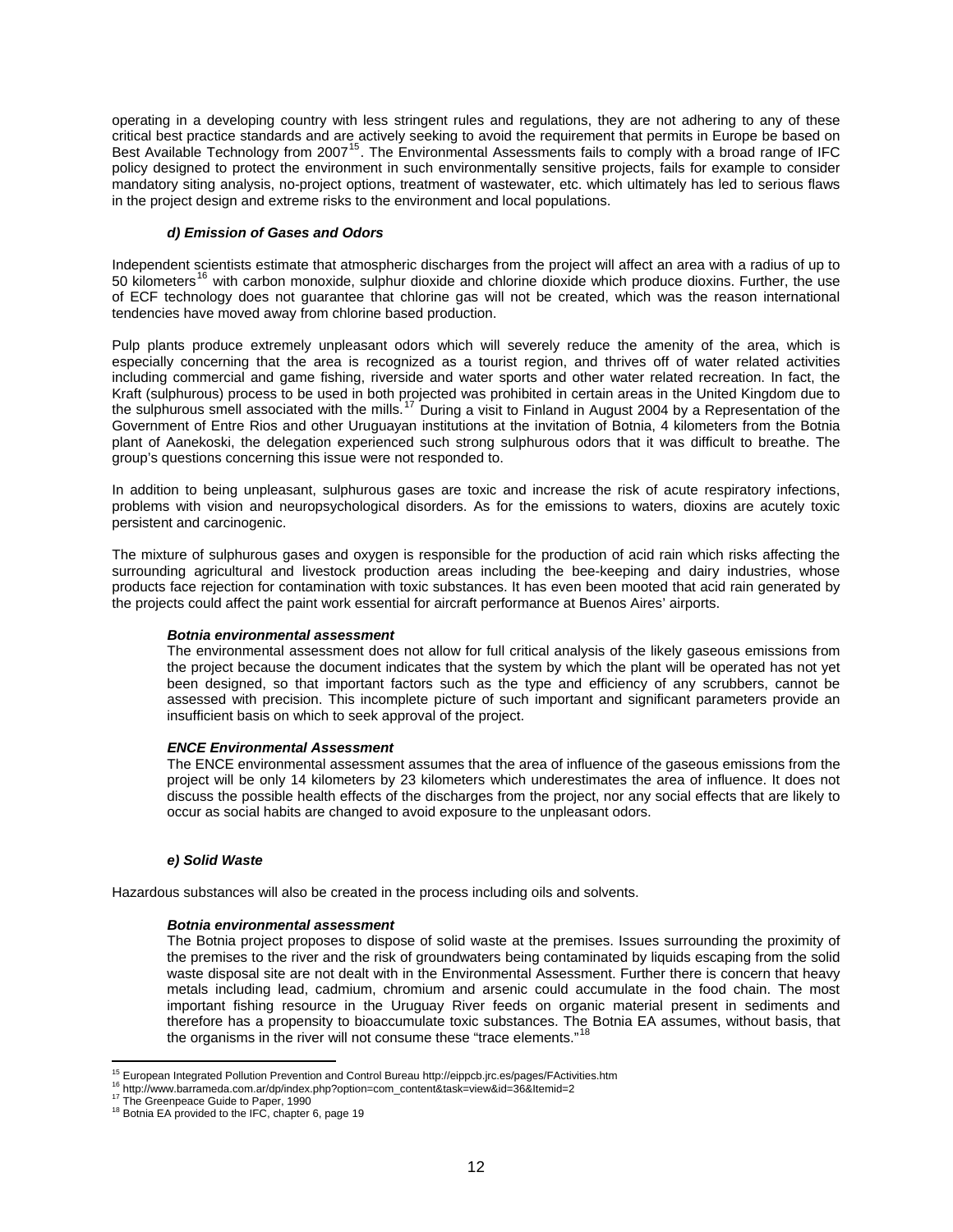#### *f) Risks from the Production of Chlorine Products*

<span id="page-12-0"></span>Chemical bleaching agents including chlorine and reactive and dangerous to transport, and so will be produced onsite. Chlorine dioxide is extremely dangerous for workers and nearby residents due to its high explosive risk and even low exposure to chlorine or chlorine dioxide can trigger the development of asthma and other respiratory problems that can persist for many years after exposure. As gassing of workers is a common form of injury associated with chlorine bleaching, there are strong occupational health and safety arguments for the use of oxygen bleaching / ozone to reduce the threat to workers as well as avoiding the creation of persistent chlorinated organic wastes.

Neither project's environmental assessment deals expressly with the risks of chlorine products. In particular the Botnia project is to be located immediately adjacent to and presents a danger to the Uruguay River, an international road route and bridge and the town of Fray Bentos.

## *g) Noise Pollution*

The construction and operation of the projects including the movement of trucks to provide wood inputs will entail significantly increased noise pollution and road congestion and deterioration.

#### *Botnia environmental assessment*

While acknowledging the increased traffic, the Botnia project environmental assessment does not take into account the effect on the road capacity and congestion as well as wear and tear on road infrastructure, which are significant externalities of the project.

Apart from construction noise which will be temporary, around 45 trucks movements per hour an estimated 20 hours per day will significantly affect the amenity of the area.

#### *ENCE Environmental Assessment*

The traffic that will be created by the project is not dealt with in the environmental assessment, neither in relation to noise or the social effects of increased circulation.

## *h) Risk to Guarani Aquifer*

The Guarani Aquifer is a transboundary aquifer with a surface area of over a million square kilometers and an important freshwater resource in South America. Neither of the projects' environmental assessment reports deals with the risk of contamination of the Guarani Aquifer.

The importance of the protection of the Guarani Aquifer is underlined by the current \$US 27.24 million Guarani Aquifer System Project which includes a \$13.4 Global Environment Facility grant to Argentina, Uruguay, Brazil and Paraguay to protect what has been identified by the World Bank as a critical natural resource for the Uruguay / Argentine region. An extensive study undertaken by the National University of Cordoba into the geology and hydrology of the region as well as the proposed production methods and discharges from the Botnia project, confirms that, despite the thick layer of basalt rock in the region, due to geological faults and other formations, permeable rocks have become saturated with surface waters from rivers and rainwaters, allowing the slow percolation of these liquids to recharge the aquifer. Accordingly the report concludes that impacts on the Guarani aquifer from the contamination of the surface waters are inevitable. **[20](#page-12-2)**

It would be perverse if one agency of the World Bank Group funded a project to preserve the aquifer as an important natural resource while another agency funded projects with the potential to undermine the same natural resource. Accordingly it is imperative that the environmental assessment reports for both projects consider potential effects on the aquifer in the same detail as surface waters. Far from taking account of possible effects on the Guarani Aquifer, the environmental assessment report of ENCE lightly dismisses such risks, stating (paraphrasing) "there is such an abundance and distribution of surface waters and groundwaters in Uruguay that it is not considered a fragile resource."[21](#page-12-3)

 $\overline{a}$ 

<span id="page-12-2"></span><span id="page-12-1"></span><sup>&</sup>lt;sup>19</sup> National Toxics Network *Submission on Review of Environmental Guidelines for New Bleached Eucalyptus Kraft Pulp mills in Tasmania, Australia<br><sup>20</sup> Head of the Departments of Environmental Engineering and Hydrology, Na* 

<span id="page-12-3"></span>Uruguay River".<br><sup>21</sup> Page 43 Environmental and Social Action Plan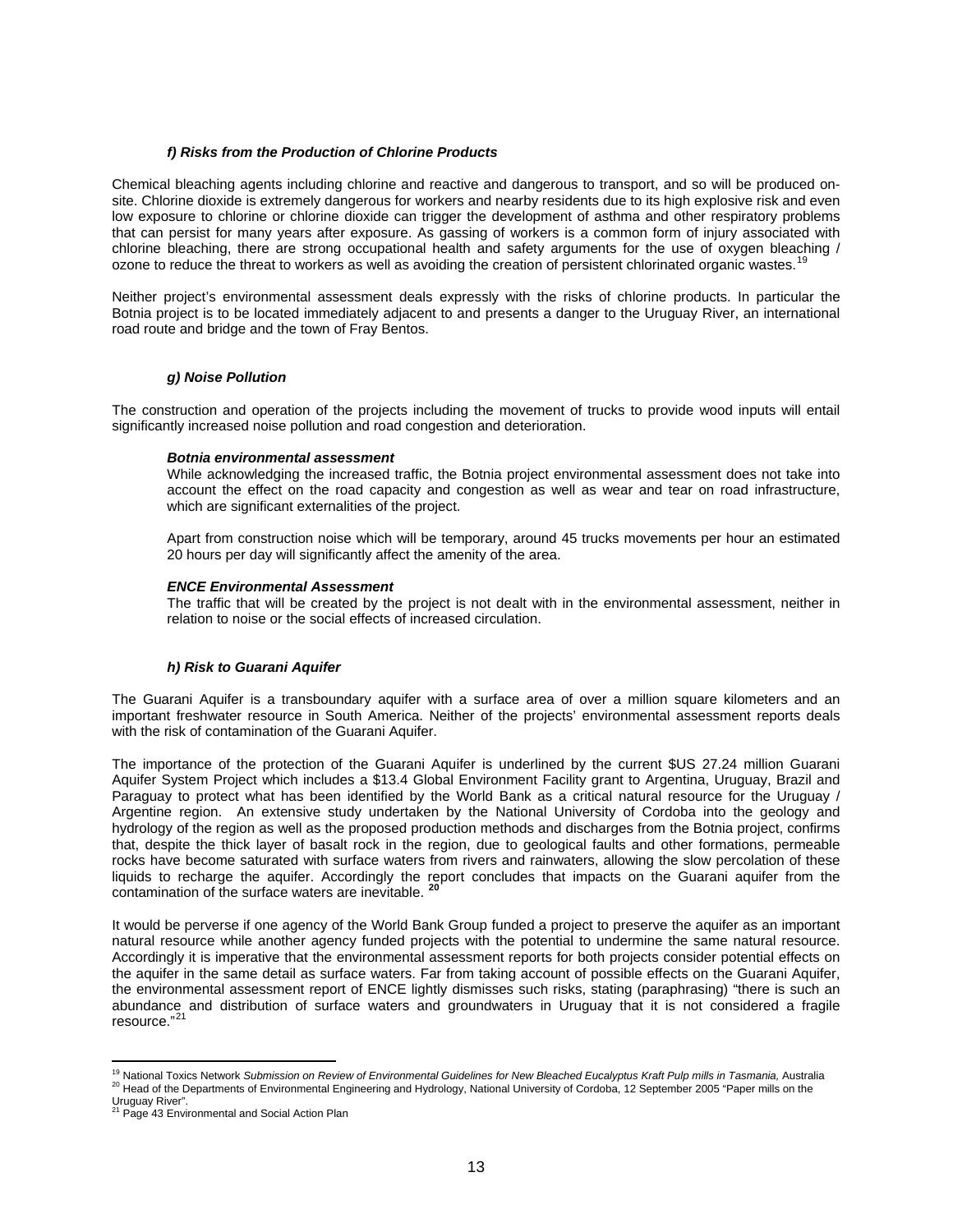## *i) Measures to Mitigate Environmental Effects*

<span id="page-13-0"></span>While both projects propose to include environmental control measures such as gas scrubbing (at the request of the Uruguayan environmental authorities) and waste-water treatment, significant doubts remain about the effects and social and environmental impacts of the discharges from the projects.

#### *Botnia environmental assessment*

The EA for the Botnia project contains, in relation to a wide range of issues, assurances that, for example, the industrial installations will be designed and operated in a manner such that potential contaminants cannot escape, and that it is not expected that there will be significant changes to the landscape of the riverbanks of the Uruguay River, and that it is not expected that there will be any effects on the Argentine coast line. There is an excess of assurances and a shortage of detail as to the measures that the project would incorporate in order to ensure that environmental effects are minimized.

Comparative studies of the various methods of paper production have noted that while all paper manufacture causes harm to the environment, the location, mill practice and mill operator are more important factors in a paper mill's environmental performance than the process, paper type or fiber source.<sup>[22](#page-13-1)</sup> Accordingly it is extremely important that more extensive study of the proposed methods of production, discharges and health effects be completed and made public before approval is considered.

Nor does the environmental record of the project sponsors in their country of origin, set out above, give rise to confidence in the face of these doubts. The Uruguayan environmental authority has repeatedly stated in its evaluation of the EIA, that the project sponsor systematically fail to provide clear and convincing information about doubts generated concerning the project.

## *B. Social Impacts*

The following summarizes the social effects anticipated from both projects. While the Botnia project information assesses the social effects, subject to the criticisms below, the social impact assessment (SIA) of the ENCE project undertaken by Tea Deloitte Touche consultants, does not appear to be available on the IFC site. However a summary of the report contained in the Executive Summary of the EA, indicates that the SIA dealt only with claimed positive effects of the project, that is, employment, export opportunities, excess energy creation, and did not explore the likely social negative impacts of the project.

## *a) Effects on Usage of the Area for Recreation*

The projects are to be located in the vicinity of the town of Fray Bentos in Uruguay. The General San Martin Bridge joins Fray Bentos with Gualeguaychu in Argentina. The Uruguay River adjacent to Fray Bentos is currently an attractive area providing opportunities for aquatic activities and relaxation. Further south, the resort of Las Cañas enjoys river beaches and substantial tourism during the holiday season, where Argentine and Uruguayan families have constructed homes.

The experience in other parts of the world in which paper mills have been constructed using the proposed ECF technology, including plants constructed in Finland (the origin of the Botnia project sponsor) is that fish disappear due to the deoxygenation of the receiving waters due to the high pulp content of the mill's wastes and that the odors emitted by the plants changes the nature of the area from leisure based activities to industrial ones. The strong foul odors emitted from the Botnia plant in Aanekoski, discussed above, indicate that this is likely to be the case with the current project.

Further, the continued operation of the paper mill will require the development of further eucalyptus plantations in the area of the mill. To create 1,500,000 tons of pulp requires more than 4,000,000 tons of wood and the eucalyptus trees require around 10 years to reach maturity. Neither environmental assessment report has taken into account further possible social effects of the expansion of eucalyptus groves to meet the plants' needs which could result in the displacement of native vegetation and habitat, or the resettlement of local communities.

## *Botnia environmental assessment*

<span id="page-13-1"></span> $\overline{a}$ <sup>22</sup> http://www.foe.co.uk/resource/briefings/consequence\_pulp\_paper.html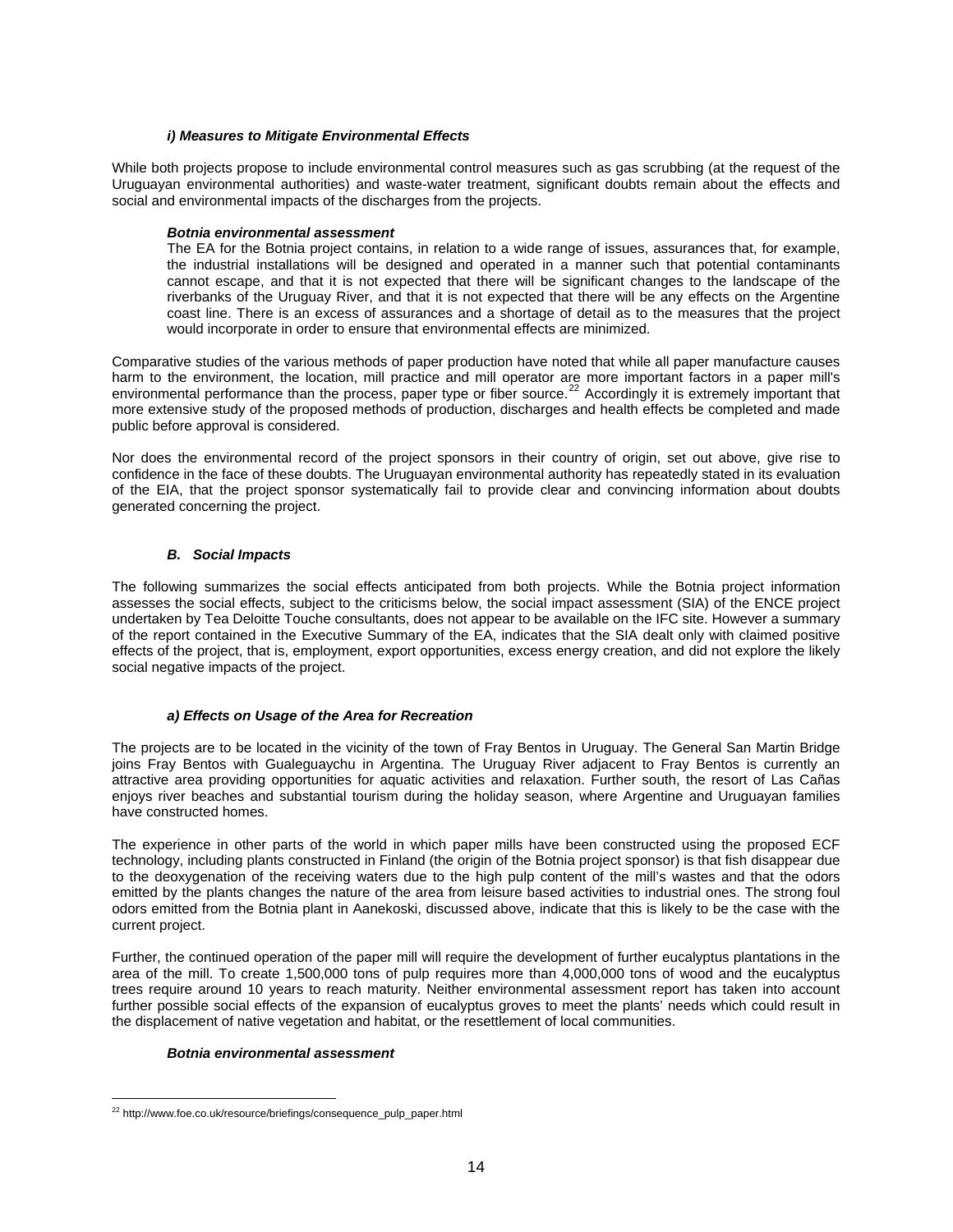<span id="page-14-0"></span>The EA notes that the increased traffic activity occasioned by the project will affect the use of the roads for cycling and other sports and that there is no shoulder or other paths that could be used. In response to this issue the EA proposes that such activities be undertaken during off peak periods. However since the daily traffic load has been divided by 20 to determine the hourly traffic, suggesting that project traffic will be spread over 20 hours per day, leaving very few hours in the day when trucks will not be using the roads.

#### *b) Employment Effects*

The largest number of jobs (3000+) that will be created by the projects will be for the purpose of construction and will be limited to the term of construction. Further, the few permanent jobs that will be created at the project of a highly skilled nature will likely be filled by technical staff to be brought from plants in Europe while very few continuing jobs will be created for workers without tertiary education (about 300). Therefore the project will not create significant employment opportunities for local workers. Both environmental assessments exaggerate the employment to be created by the project (as employment in the agro forestry industry can occur irrespective of the project) while the project evaluation does not take account employment losses in the tourist sector due to the loss of amenity in the area. An estimated 1300 people in Fray Bentos gain employment from the tourism industry (of a total workforce of around 8500).

Further, as neither EA considers that there will be an effect on the Argentine side of the river neither does not take account of the risk to the tourism industry in of Gualeguaychu and the nearby Nandusbaysal coastal area, attracting 100,000 persons and valued at 30 million pesos per year (US\$10,000,000), without considering future proposed thermal resorts.

In addition the negative effects of the emission of toxic gases are likely to affect the market for and employment in the agriculture and livestock industries particularly the dairy and beekeeping industries.

## *c) Other Social Effects*

As well as the direct effects of the projects, other related social effects have not been considered in the Environmental Assessment Report. These issues include consideration of the effects of truck movements to deliver wood to the mill which may be required to travel increasing distances as the wood supplies close to the mill are exhausted; the loss of employment in other agricultural industries through the establishment of a eucalyptus monoculture to provide supplies to the mill.

While the projects are estimated to cost \$US 1.2 billion (Botnia project) and \$US660 million (ENCE project), a large part of these funds will be consumed on equipment and technology coming from abroad, reducing the touted positive social effects of this injection of funds to the region. It is expected that less than 20% of project investments will enter the Uruguayan economy. Furthermore, as the project sponsors will produce in a tax free zone (to be created solely for these plants), even production and export taxes benefiting Uruguay will be minimal, as most of the product will be exported to external markets. Due to increasingly strict regulations in Europe, European paper producers have already recognized the need to relocate to locations in which environmental standards are less strict. This essentially is producing a highly undesirable transfer of polluting technology to the developing world. Net gains are further reduced by the diminution in the volume of wood available for export as logs.

It is also ironic that although the environmental assessments make inflated claims about benefits from the projects to the whole Uruguayan economy, the assessment of environmental effects and public consultation has been limited to the area of Fray Bentos, Uruguay.

## **X. Related Press Coverage of Paper Mill Case**

## **Argentine Press:**

<http://www.clarin.com/diario/2005/07/24/sociedad/s-05001.htm> <http://www.clarin.com/diario/2005/08/24/sociedad/s-03401.htm> <http://www.clarin.com/diario/2005/07/29/sociedad/s-04503.htm> <http://www.clarin.com/diario/2005/07/16/sociedad/s-05101.htm> <http://www.clarin.com/diario/2005/07/29/sociedad/s-04503.htm>

## **Uruguay Press:**

[http://www.elpais.com.uy/05/08/26/ultmo\\_170555.asp](http://www.elpais.com.uy/05/08/26/ultmo_170555.asp)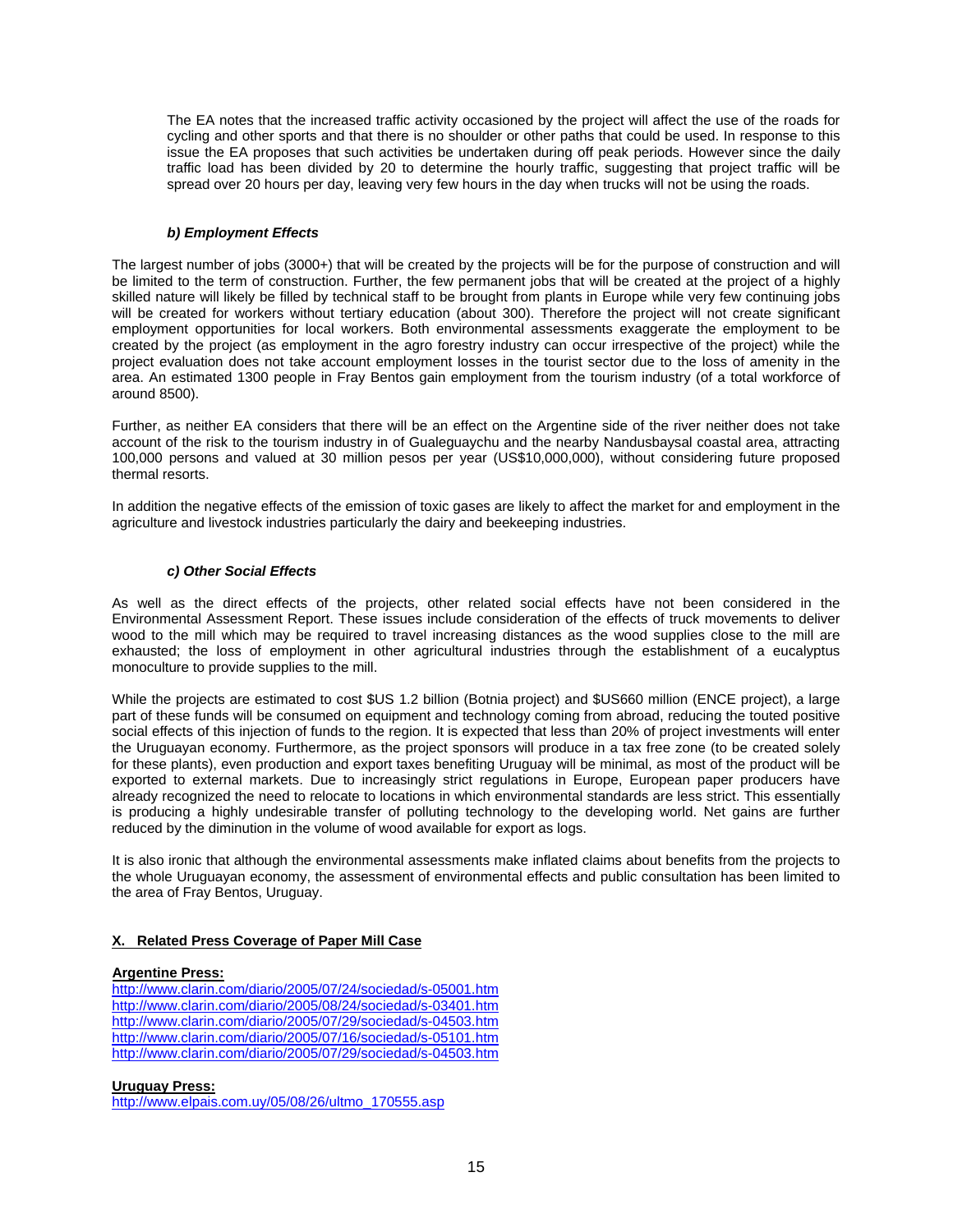<span id="page-15-0"></span>[http://www.elpais.com.uy/05/08/15/ultmo\\_168716.asp](http://www.elpais.com.uy/05/08/15/ultmo_168716.asp)

[http://www.elpais.com.uy/Registro/Login.asp?refacc=3&vurl=%2F05%2F08%2F09%2Fpecono%5F167549%2Easp&](http://www.elpais.com.uy/Registro/Login.asp?refacc=3&vurl=%2F05%2F08%2F09%2Fpecono%5F167549%2Easp&erracc=11&url_qs) [erracc=11&url\\_qs=](http://www.elpais.com.uy/Registro/Login.asp?refacc=3&vurl=%2F05%2F08%2F09%2Fpecono%5F167549%2Easp&erracc=11&url_qs)

There is also a website [http://www.noalapapelera.com.ar](http://www.noalapapelera.com.ar/) which brings together some of the extensive civil society concerns about the projects.

## **XI. Further Considerations**

The following are general observations that merit close attention in the analysis of this case:

- The Environmental Impact Assessment is more a report on environmental statistics generated by the project than a real evaluation of the social, economic, and environmental impacts the plants will have. This observation was made by DINAMA see annex p. 29/36, which acknowledges that the project will have social, economic and health impacts;
- Project model calculations on contamination systematically exceed accepted limits; this is especially concerning due to the fact the estimates in the ENCE EIA are for one plant only;
- *Soluziona*, the company that conducted the ENCE EIA, rather than presenting an independent study, presented findings to stakeholders speaking in the first person plural "we" etc. When presenting the EIA to the public, its representative essentially defended the project and focused solely on the benefits of the plant, without discussing project negative externalities;
- There are no studies showing the combined effect on air, land, water, health, noise, fish populations, native specifies, etc. of the two plants (contamination limits is strictly presented one plant at a time, and is already close to or over industry limits);
- In choosing a site location for these two highly contaminating plants, in the immediate vicinity of two important human settlements, the project sponsors have clearly demonstrated that they place their personal economic interests above the pubic interest, and above the environmental and health interests of the local communities;
- Local law establishes Fray Bentos as a "tourist zone" (see annex DINAMA p. 22/36); The plants will transform the nature of the community, altering that which the area is known for, and essentially affects the livelihoods of residents of Fray Bentos and Gualeguaychu and their surrounding areas. There is a high risk of the collapse of its attraction for tourism, fishing, retirement purposes, etc.
- DINAMA states that the environmental impact assessment fails to consider the projects in the context of a greater ecosystem;
- Results of polls contained in the EIA show doubtful data, while no technical specifications are available to evaluate the accuracy and seriousness of the polls; (see annex DINAMA p. 25/36)
- Because of negative track record of companies, there should be a presumption of likely environmental, economic, and social contamination and high risk, and the two companies should be obliged to offer evidence to prove the contrary;
- Failure of project sponsors to offer satisfactory detailed information about public consultation including, place, date, description of parties consulted, general panorama of environmental issues examined and results, and necessary measures taken to address them;
- Failure of project sponsor to provide real environmental action plan including environmental and social measures to remedy, attenuate, and supervise environmental risks and impacts;
- Failure of IFC to provide evidence of accord with "society of the project" (translated from Spanish "sociedad del proyecto");
- The IFC should recognize that advancing with these projects threatens the important political stability of the region. The projects have caused not only controversy at a local level, but significant aggravation to the otherwise cordial relations between Argentina and Uruguay and substantial political tension between these two countries which have significant historical links;
- While the Bi-National Technical Commission for the Uruguay River is currently convening, it is a process will not determine whether the projects proceed, that is, the Bi-National Technical Commission will generate information concerning the effects of the projects but does not make any form of binding decision.

## **XII. Non-Compliance with IFC Policy**

IFC operational, safeguard and disclosure policies are designed to ensure that all considerations (economic, social, and environmental), of IFC sponsored projects, that feasible alternatives are assessed, that stakeholders, potential victims and civil society have an opportunity to comment on projects and that an appropriate level of information and substantive consultation process takes place to ensure that projects are desirable in the communities they will impact.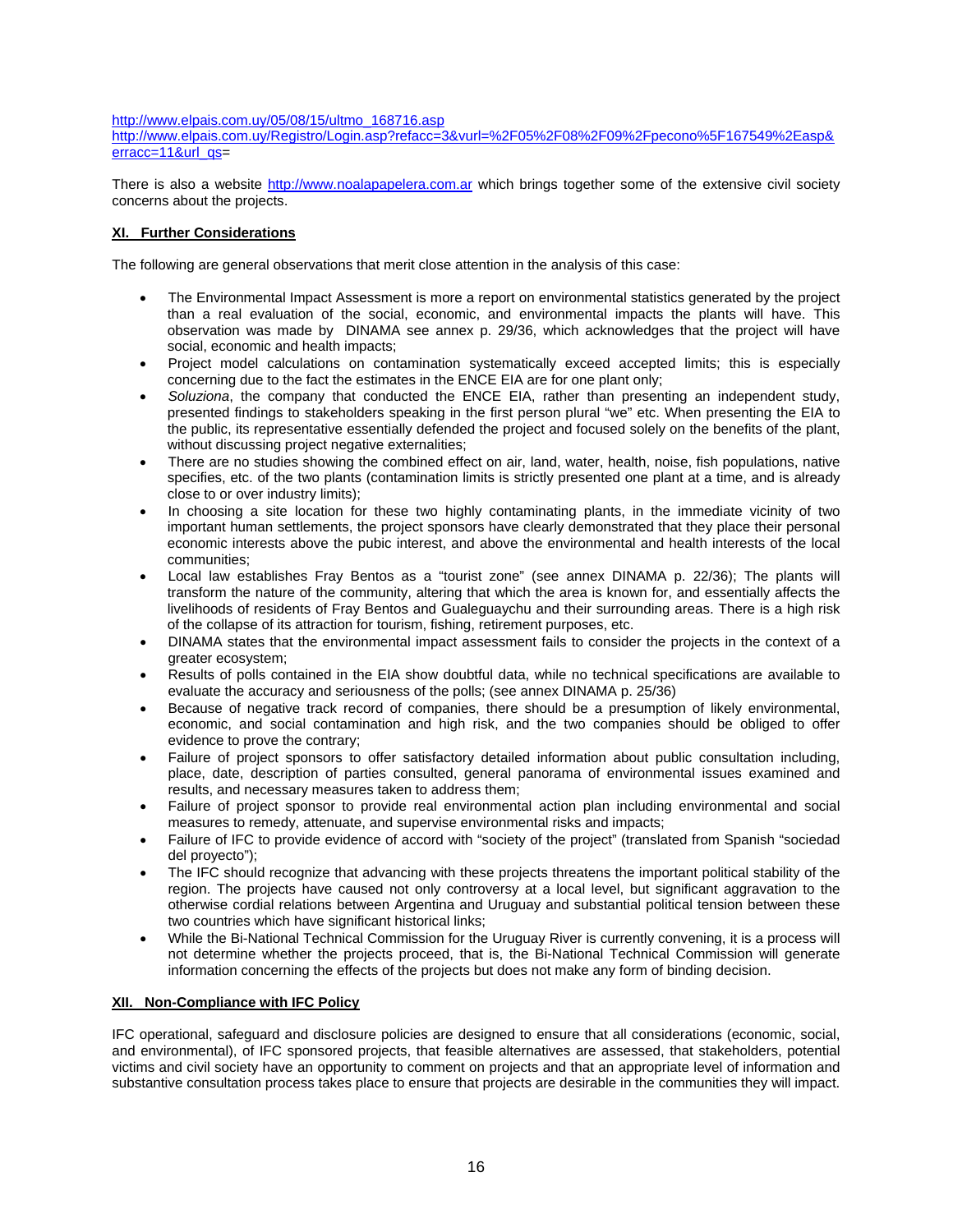<span id="page-16-0"></span>This complaint is grounded on violation of various existing IFC Policies, as well as obligations of Uruguay to international law, particularly geared to ensure minimum economic, social, and environmental impacts of IFC sponsored projects including Category A projects (deemed to have significant adverse environmental impacts that are sensitive, diverse, or unprecedented). These include but are not limited to:

- the violation of IFC policy, particularly with regards to:
	- **IFC Operational Policy OP7.50** *Projects on International Waterways* including violations to paragraphs 3, 4, 5, 8 of the policy;
	- **IFC Operational Policy OP4.01** *Environmental Assessment,* including violations to paragraphs 2, 3, 4, 6, 7, 8a, 11, 12, 14, 15; Annex B paragraphs b, c, d, e, f, g of the policy and the *World Bank Pollution and Prevention Handbook (Pulp and Paper Mills)* paragraph 6, incorporated by OP4.01;
		- **IFC Disclosure Policy**
- specific environmental, social and disclosure policy considerations for Category A projects;
- the violation of international, bilateral, and national laws in the assessment, planning, and implementation of the projects;
- the likely grave social, economic, and environmental harm that the projects will have on local residents in both Uruguay and Argentina.

## *a) Project Violations in terms of Specific IFC Environmental Assessment policy (OP 4.01)*

- (paragraph 2 of policy, stated hence forth in the format of "P. 2"
	- o Project does not properly consider its "area of influence" completely ignoring impacts on Argentine territory;
	- o Project fails to consider siting risks;
	- o Does not contemplate compensation for environmental degradation;
	- o Does not consider the breadth of impact of pouring contaminated water into river at point where local communities downstream source water;
	- o Does not consider effects on tourist industry that will be affected by foul odors; of fishing industries that will be affected by reduction of fish stock; or rare native species in the area; for example;
- P.3
- o No consideration for trans-boundary aspects of environmental contamination;
- o No consideration for country obligations under international law (POPs reductions under the Stockholm Convention) and Rio Uruguay Treaty with Argentina;
- o No integrated approach including social, environmental, and economic impacts, as observed by the DINAMA (Uruguay's environmental ministry);
- P.4
- o The supposed independent expert conducting EIA defends project and speaks as project owner to local populations, ignoring presentation of negative externalities;
- o Given the controversial nature of the project, that it is a Category A that is highly risky or contentious or that involves serious and multidimensional environmental concerns, no international advisory panel constituted;
- P.6
	- o Violates the World Bank Group *Pollution Prevention and Abatement Handbook,* with respect to type of technology selected, nor does the Environmental Assessments provide "full and detailed justification" for the divergence from this standard as required by the EA Policy. This is particularly egregious given that the project has been identified as falling within the most environmentally sensitive category;
	- o Pollution levels exceed systematically those stipulated by national laws and industry standards in pulp and paper industry;
- P.7
- o No environmental action plan was provided;
- o No serious or founded assessment of environmental risks were made;
- P.8a
	- o Project does not contemplate feasible alternatives (including the no-project alternative),
- P.11
	- o Project sponsors have shown poor capacity, irresponsibility, confusing and incomplete portrayal of environmental impact information, as well as criminal liability (resulting in criminal convictions in its home country for the implementation of a similar project);
- P.12
	- o No consultations have taken place with Argentine communities involved;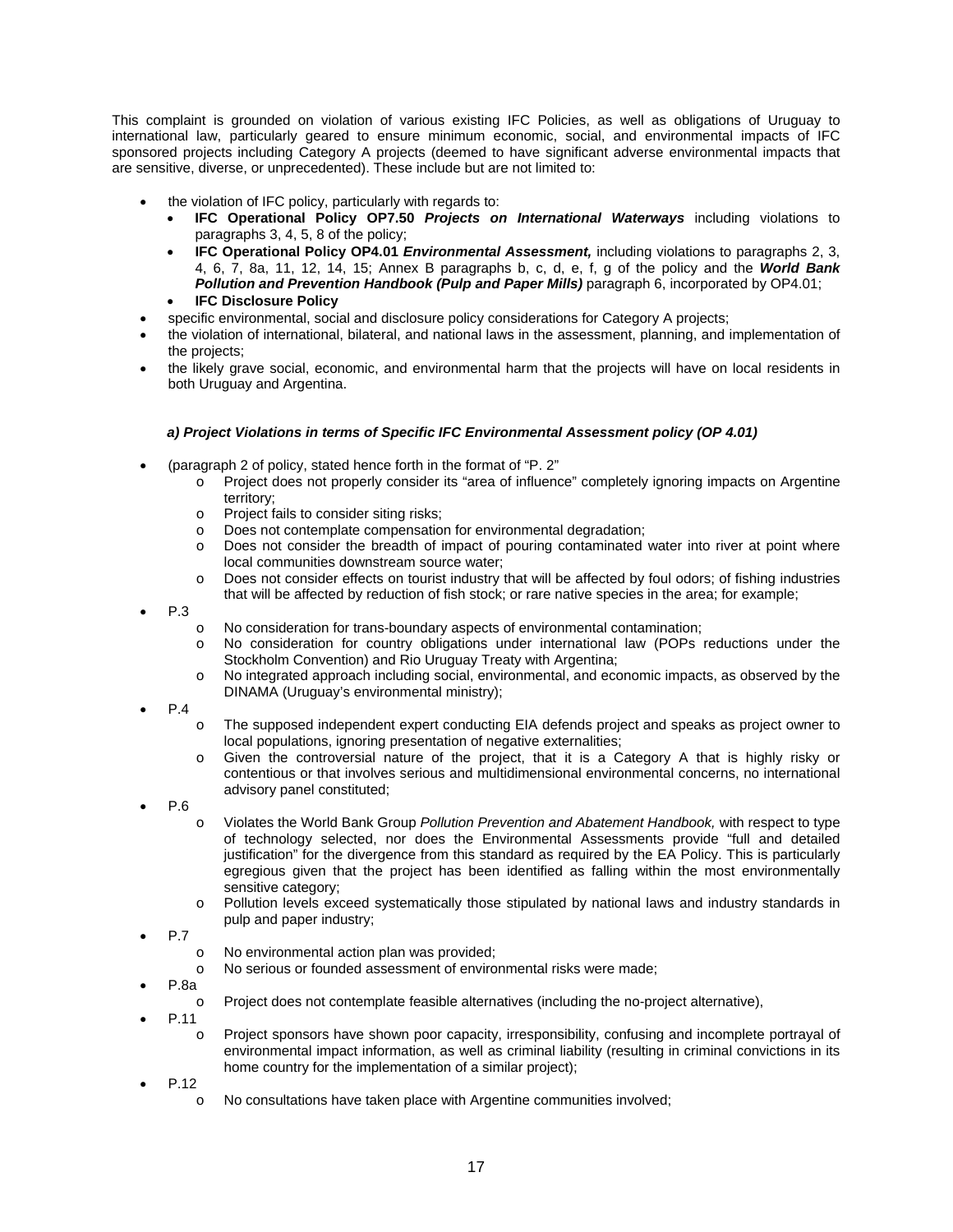- o Limited information has been made available to interested parties;
- o Opinions and concerns of stakeholder communities have been misrepresented in reports to the IFC (suggesting "wide public support", when in fact there is wide public opposition to the paper mills);
- P.14
	- o Consultation have NOT been meaningful, as they have taken concerns lightly, written off as negligible, or they have been entirely ignored;
	- o No significant consultations have been organized with Argentine stakeholders;
- P.15
	- o No presentation of information has occurred with Argentine stakeholders;
- Annex B-Content of an Environmental Assessment Report for Category A Projects
	- o b) No policy, legal and administrative framework, explaining the environmental requirements, relevant international agreements, etc.;
	- o c) Failure to include Argentine relevance in area of influence; focus only on Uruguayan side;
	- o d) Assessments fail to link both Botnia and ENCE projects (stated in annex as "activities within the project area but not directly connected to the project");
	- o e) Assessments fail to ascertain "uncertainties associated with predictions", particularly as relate to the assessments own conclusions showing systematic excess in environmental contamination as per model used to predict impacts;
	- $\circ$  f) Failure of the project to calculate no-project alternatives especially considering the existing grave environmental impact, siting risks, long-term and sustained environmental degradation, and other aspects of the project which clearly represent hindrances to local social, environmental and economic sustainability;
	- o g) Failure to produce an environmental action plan covering real and meaningful mitigation, measures, monitoring and institutional strengthening.

#### *Further related concerns:*

#### *Botnia environmental assessment*

The personnel acknowledged to have prepared the EA are of Finnish and Uruguayan origin (no Argentine authorities or stakeholder were involved, or Argentine dimensions of the expected social and environmental considered), and there is no indication in the material disclosed by Botnia that a panel was engaged in accordance with the special requirements of paragraph 4, and the nature of the information disclosed in the EA which ignores flow on effects of the project, indicates that such a panel was not engaged.

#### *ENCE environmental assessment*

The environmental assessment report indicates that it was prepared by Uruguayan experts, which confirms that the independent international panel was not engaged. The absence of international input is reflected in the results of the EA, which ignores Argentine law or effects on Argentine territory, including the river and riparian water users. A familial connection between the consultancy that prepared the EA, Soluziona, and the ENCE group has also been suggested in certain quarters. If true, the consultancy's lack of independence would further undermine the credibility of the report.

As set out above in relation to the Projects on International Waterways Policy, the process created by the Treaty between Uruguay and Argentina for the use of the Uruguay River has not yet been completed, nor has Argentina agreed to the pollution of the waterway which falls in part within its territory. Accordingly for the IFC to approve funding of the project at this time would contravene paragraph 3 of its policy, which unequivocally states that the IFC will not finance projects in contravention of countries' treaty obligations.

#### *Botnia environmental assessment*

The EA report is vague and not scientifically rigorous. It does not characterize the possible impacts of the project as positive, negative or indeterminate, it does not grade the importance, reversibility, probability of occurrence or duration of the effects of the project.

Nor does the EA report consider who may be potentially affected by the impacts of the project, nor set out clearly what the possible physical, biological, social or health effects of the project could be.

#### *ENCE environmental assessment report*

The ENCE environmental assessment report purports to assign numerical values to parameters such as the importance, degree, reversibility of environmental and social effects of the project without scientific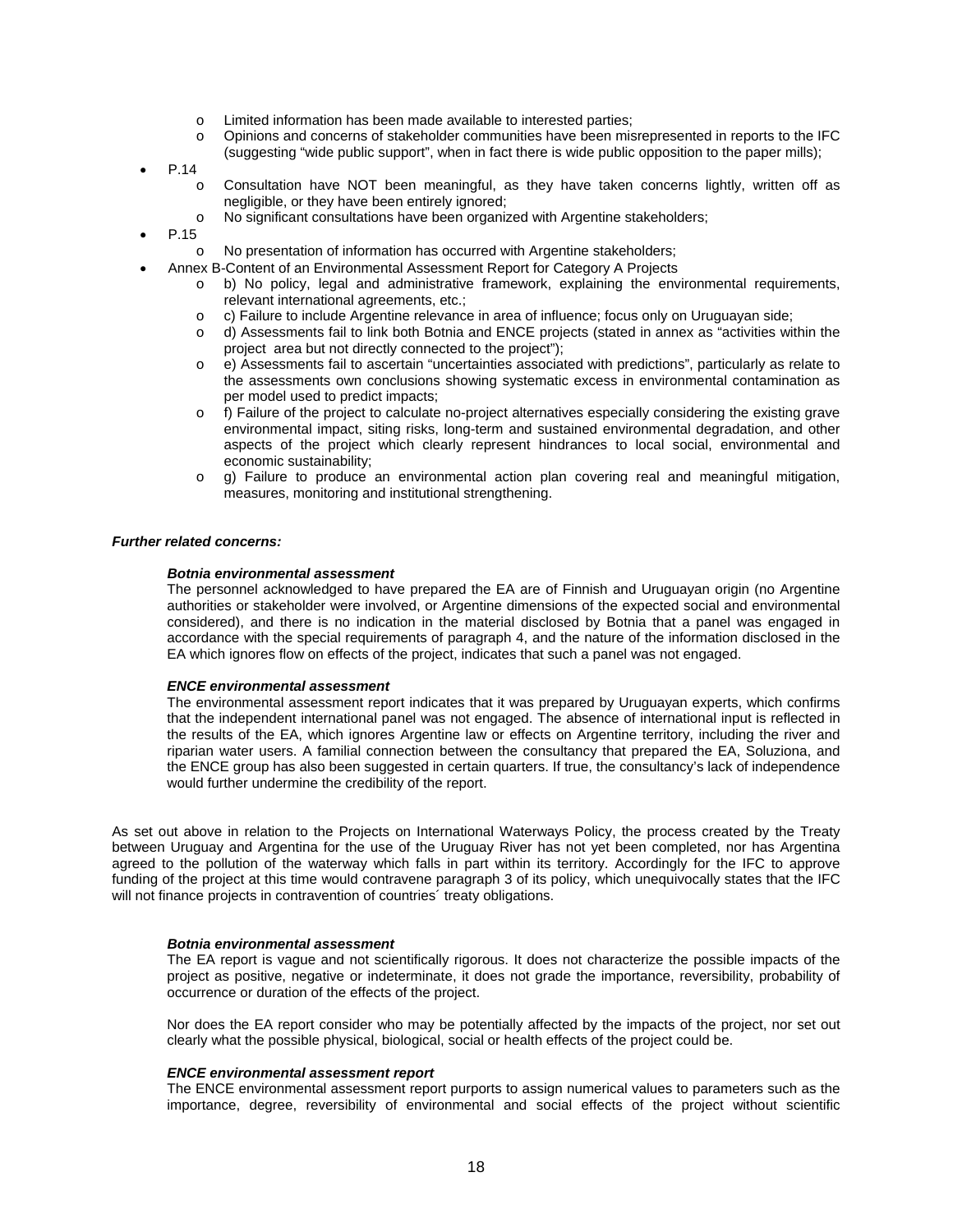<span id="page-18-0"></span>justification for how these figures are arrived at. For example, the categorization of the effects of discharge of liquid wastes to the river as "secondary" or as "reversible" (simply because the river waters flow downstream and out of range), each judgment implying a lower score, is not supported by scientific evidence. Accordingly the conclusions of this "scientific" process, that the positive effects of the project are "very significant" while the adverse environmental impacts are described as merely "significant".

#### *b) Project Violations in terms of Specific IFC International Waterways (OP 7.50)*

• P.3

.

- o The projects have clearly demonstrated that they violate this policy in their failure to foster "collaboration and goodwill" between "riparian states" as well as violating agreements between these states (see below: Violations of the Rio Uruguay Treaty);
- P.4
	- o Failure to address riparian agreements at an early stage of the project;
	- o Failure of beneficiary state to notify other riparian state of the project and its potential social, environmental and water quality impacts;
	- o Failure of the project sponsor to notify impacted riparian state when they realized that the beneficiary state had not done so;
- P.5
	- o Failure of the IFC to identify riparian state agreements and their significance respective to the anticipated environmental (and specifically, water quality) impacts of the proposed projects;
	- o Failure of the IFC to appoint independent expert once the objection of the impacted riparian state (Argentina) was made clear; instead, the World Bank Group responded to the Argentine complaint that the environmental impact assessment showed no violations of the CARU commission, and that the project would not have any adverse effects on the quality of water of the Uruguay River, nor to Argentina, and requested that the Argentine Republic respond to the enormous task of conducting its own EIA, in only 30 days, or it would be assumed they had no objections to the project;

• P.8

o Failure of the IFC to prepare a IFC Board Report dealing with the international aspects of the project;

## *Further Considerations*

The IFC cannot be satisfied that its policy relating to international waterways (PIW) has been respected, as is clear from the evidence arising from the dispute between Argentine and Uruguay regarding the installation of the plants and related issues arising from the Uruguay Treaty. The stipulated process as stated by this treaty, and the obligations to the riparian states, have not been complied with, and are undermined by the projects. The Treaty for the Uruguay River between Uruguay and Argentina creates an Administrative Commission for the Uruguay River to deal with issues arising in relation to the use of the Uruguay River. Article 12 provides a method for resolution of such disputes in accordance with Chapter 15 of the treaty. This process has not yet been completed as the Bi-National Technical Commission appointed in relation to the issue is currently meeting and has the most part of 180 days in which to consider the issues.

The other riparian state (Argentina) has not given its consent to the project, nor confirmed that the project will not harm its interests.

It cannot be concluded by IFC staff that the project will not cause appreciable harm to other riparian or their water use, because of the environmental impacts set out above in this submission.

Accordingly the preconditions set out in the PIW have not been fulfilled such that the IFC board can be satisfied that the issues between Argentina and Uruguay concerning the use of the river have been completed such that the project can be approved.

We can also site violations to the Uruguay Treaty, which include but are not limited to:

- Violation of Art. 1 Observe obligations under international law for each country
- Violation of Art. 6, inform other party on public works; w/180 days commentary period
- Violation of Art. 35, should not use natural resources in a way that will affect the quality of the waters
- Violation of Art. 36, the Commission will determine measures to avoid ecological disequilibrium
- Violation of Art. 41, the parties will protect the aquatic medium and prevent its contamination, in conformity with international law